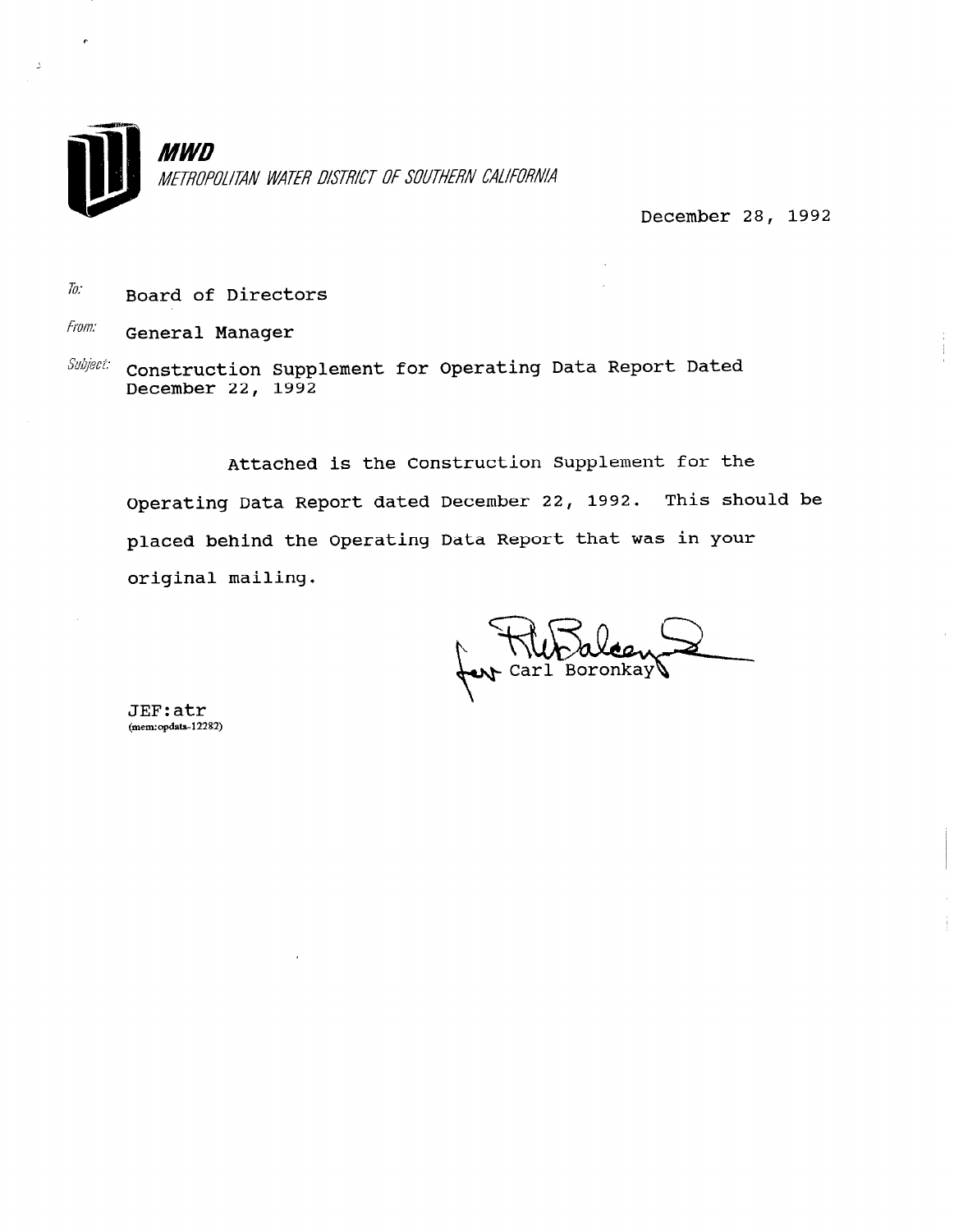### CONSTRUCTION BRANCH

# MONTHLY PROGRESS REPORT OF CONSTRUCTION AND PROCUREMENT CONTRACTS

#### November 1992

### SUMMARY OF PROGRESS

|                                                         | Construction<br><b>Contracts</b> | <b>Procurement</b><br><b>Contracts</b> |
|---------------------------------------------------------|----------------------------------|----------------------------------------|
| <b>Number of Contracts</b>                              | 15                               | 3                                      |
| <b>Total Bid Amount of Contracts in Progress</b>        | \$146,717,363                    | \$10,189,978                           |
| <b>Number of Contracts Awarded this Month</b>           | 0                                | $\theta$                               |
| <b>Total Bid Amount of Contracts Awarded this Month</b> | $\theta$                         | $\Omega$                               |
| <b>Contract Gross Earnings this Month</b>               | 8,128,681                        | $\theta$                               |

There were two construction contracts completed during the month of November 1992. Contract No. 1380, covering Site Preparations for the Jensen Filtration Plant Expansion No. 1, was completed by the prime contractor, C. A. Rasmussen, Inc., and accepted by District forces on November 5, 1992. Contract No. 1373 covering the Removal and Replacement of Underground Tanks--Phase 3, Schedules I and II, was completed by the prime contractor Long and Company Environmental and accepted by the District on November 17, 1992.

There were no construction contracts awarded during the month of November 1992, by the Board of Directors or the General Manager.

A tabular summary of current construction contracts is included as pages 3 and 4 of this report. Details of the status of current construction contracts are shown on pages 7 through 21 of this report.

Tabular summaries of construction contracts completed this month and of construction contracts which have been completed but have final payments pending are included on page 6 of this report.

There were no procurement contracts awarded or completed during the month of November 1992.

A tabular summary of procurement contracts is included on page 5 of this report.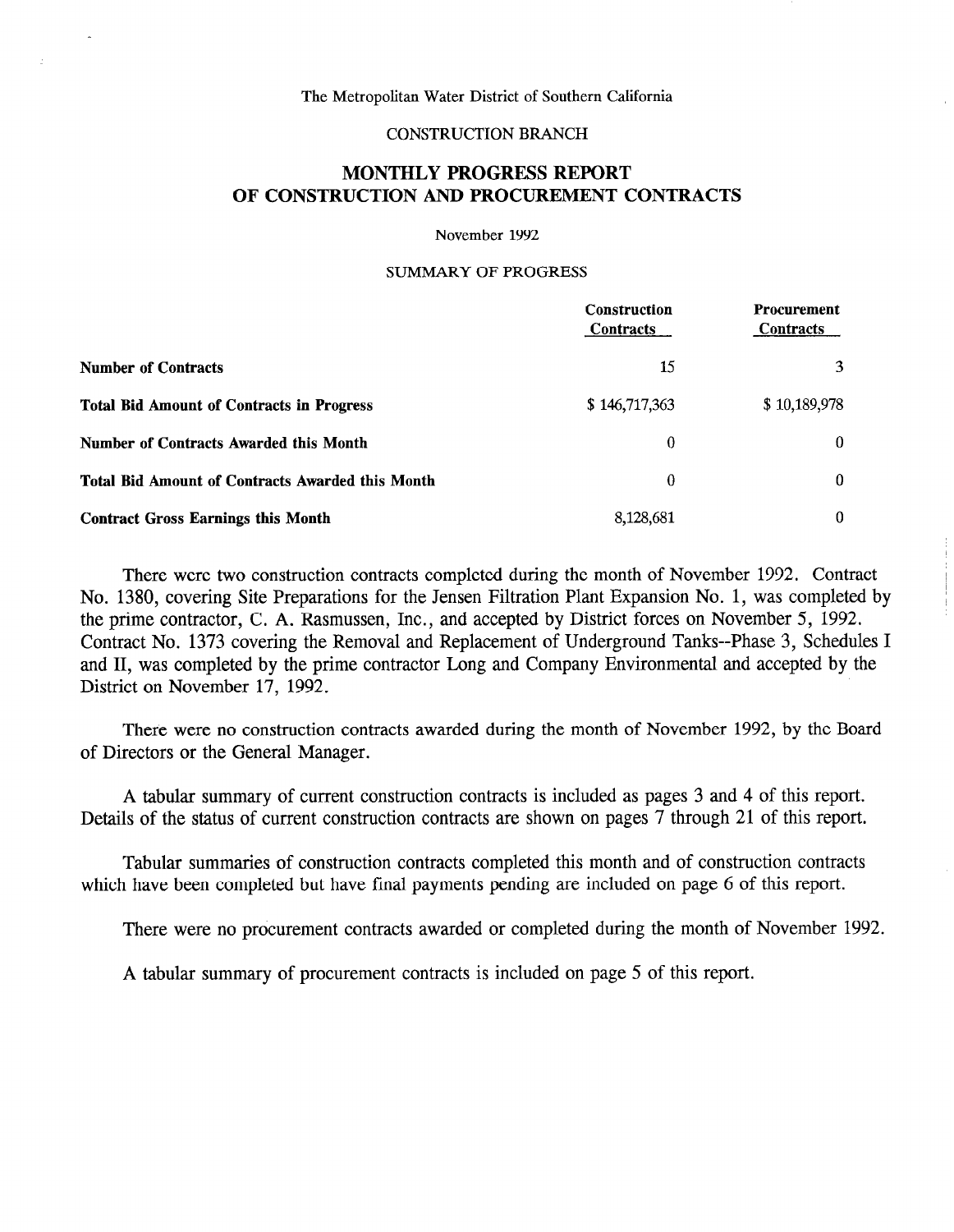# **CONTENTS**

# DESCRIPTION PAGE

 $\sim$ 

 $\pm$ 

 $\mathbf{r}$ 

|                                                                                                                                    | 5      |
|------------------------------------------------------------------------------------------------------------------------------------|--------|
| <b>Summary of Construction Contracts</b>                                                                                           | 6      |
| Etiwanda Power Plant                                                                                                               |        |
|                                                                                                                                    | $\tau$ |
| Jensen Plant Expansion No. 1                                                                                                       |        |
|                                                                                                                                    | 8      |
| Site Preparation for Jensen Plant Expansion                                                                                        |        |
|                                                                                                                                    | 9      |
| Service Connection LA-35                                                                                                           |        |
|                                                                                                                                    |        |
| Site Preparation for Henry J. Mills Filtration Plant Expansion No. 2                                                               |        |
| Specs. No. 1237--Contract No. 1410 $\ldots \ldots \ldots \ldots \ldots \ldots \ldots \ldots \ldots \ldots \ldots \ldots \ldots 11$ |        |
| Maintenance Building and Operations Building Annex at Mills Plant                                                                  |        |
|                                                                                                                                    |        |
| Property Fencing at Mills Plant                                                                                                    |        |
|                                                                                                                                    | 13     |
| Remove and Replace Tanks--Phase 3, Sch. I, II                                                                                      |        |
|                                                                                                                                    |        |
| Roofing Renovations of the Soto Street Maintenance Center Buildings                                                                |        |
|                                                                                                                                    |        |
| Modifications of Domestic Water System at La Verne Facilities                                                                      |        |
|                                                                                                                                    |        |
| Modifications to Ventilation Hood System at Water Quality Laboratory                                                               |        |
|                                                                                                                                    |        |
| Replace Roofing for Softener Building No. 3 at Weymouth Plant                                                                      |        |
|                                                                                                                                    |        |
| Roofing Renovations Work at Carbon Creek Pressure Control Structure                                                                |        |
| Specs. No. 1244–Contract No. 1409 $\ldots \ldots \ldots \ldots \ldots \ldots \ldots \ldots \ldots \ldots \ldots$                   | 19     |
| Vegetation Clearing at Domenigoni Valley Reservoir                                                                                 |        |
|                                                                                                                                    |        |
| Replace Roofing for Skinner Plant Administration Building                                                                          |        |
|                                                                                                                                    |        |

l.

 $\sim$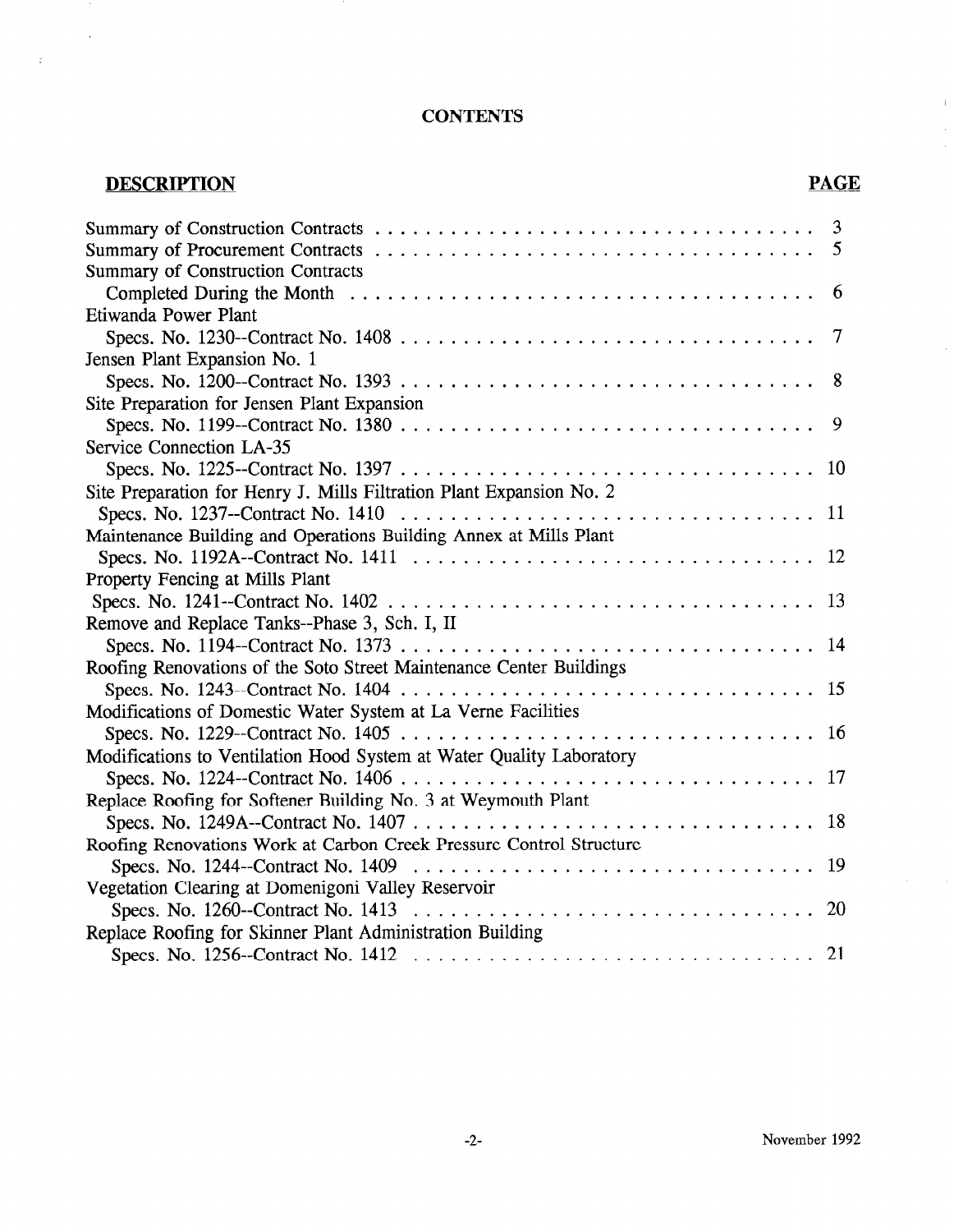Form 42-12 12-74

#### THE METROPOLITAN WATER DISTRICT OF SOUTHERN CALIFORNIA

## SUMMARY OF CONSTRUCTION CONTRACTS

|            | Cont.<br>No. | Spec.<br>No. | Feature                                                                                | <b>Contractor</b>                         | <b>Bid</b><br><b>Amount</b> | <b>Earnings</b><br>This Month | <b>Earnings</b><br>To<br>Date | <b>Start</b><br>Date | Contract<br>Completion<br>Date | Estimated<br><b>Completion</b><br>Date | <b>Estimated</b><br>Percent<br>Complete | Percent<br>Contract<br>Time<br>Elapsed |
|------------|--------------|--------------|----------------------------------------------------------------------------------------|-------------------------------------------|-----------------------------|-------------------------------|-------------------------------|----------------------|--------------------------------|----------------------------------------|-----------------------------------------|----------------------------------------|
|            | 1408         | 1230         | Etiwanda Power Plant                                                                   | <b>Advanco Constructors</b>               | \$3,820,000                 | \$150,000                     | \$745,577                     | 8/28/92              | 11/3/93                        | 11/93                                  | 20                                      | 20                                     |
|            | 1293         | 1200         | Joseph Jensen<br><b>Filtration Plant</b><br>Expansion No. 1                            | Hyman/JWP West,<br>A Joint Venture        | 101,986,000                 | 5,055,322                     | 33,835,274                    | 9/05/91              | 8/31/94                        | 8/94                                   | 33                                      | 39                                     |
|            | 1397         | 1225         | <b>Service Connection</b><br>$LA-35$                                                   | Dillingham<br>Construction N.A.,<br>Inc.  | 4,246,000                   | 449,473                       | 3,130,314                     | 11/13/91             | 12/08/92                       | 3/93                                   | 73                                      | 98                                     |
| ا<br>يا    | 1410         | 1237         | Site Preparation for<br>Henry J. Mills Filtration<br>Plant for Expansion No. 2         | Kiewit Pacific<br>Company                 | 15,219,400                  | 1,678,640                     | 2,827,225                     | 10/06/92             | 09/30/93                       | 9/93                                   | 19                                      | 15                                     |
|            | 1411         | 1192<br>A    | Maintenance Building<br>and Operations Building<br><b>Annex at Mills Plant</b>         | Tilden-Coil<br>Constructors, Inc.         | 2,569,690                   | 202,794                       | 417,744                       | 10/14/92             | 06/30/93                       | 6/93                                   | 16                                      | 17                                     |
|            | 1402         | 1241         | <b>Property Fencing at</b><br>Henry J. Mills Filtration<br>Plant                       | Anchor Fence, PPA<br>Industries, Inc.     | 469,000                     | 48,030                        | 325.471                       | 05/24/92             | 10/22/92                       | 11/92                                  | 69                                      | 100                                    |
|            | 1404         | 1243         | Roofing Renovation of<br>Soto Street Maintenance<br>Center Buildings                   | <b>Pacific Southwest</b><br>Roofing, Inc. | \$73,399                    | \$2,201                       | \$71,930                      | 6/23/92              | 9/16/92                        | 11/92                                  | 98                                      | 100                                    |
|            | 1405         | 1229         | Modification to Domestic<br>Water System at La<br><b>Verne Facilities</b>              | A. S. Peich, Inc.                         | 283,110                     | 50,000                        | 50,000                        | 8/19/92              | 1/13/93                        | 1/93                                   | 18                                      | 68                                     |
| November   | 1406         | 1224         | Modification to<br><b>Ventilation Hood System</b><br>at Water Quality<br>Laboratory    | <b>Sanders Engineering</b><br>Co., Inc.   | 227,887                     | $\circ$                       | 46,192                        | 8/25/92              | 1/6/93                         | 1/93                                   | 20                                      | 47                                     |
| لمسيا<br>O | 1409         | 1244         | <b>Roofing Renovation Work</b><br>at Carbon Creek Pressure<br><b>Control Structure</b> | <b>Pacific Southwest</b><br>Roofing, Inc. | 34,785                      | o                             | $\circ$                       | 11/12/92             | 02/09/93                       | 02/93                                  | $\circ$                                 | O <sub>2</sub>                         |

November 1992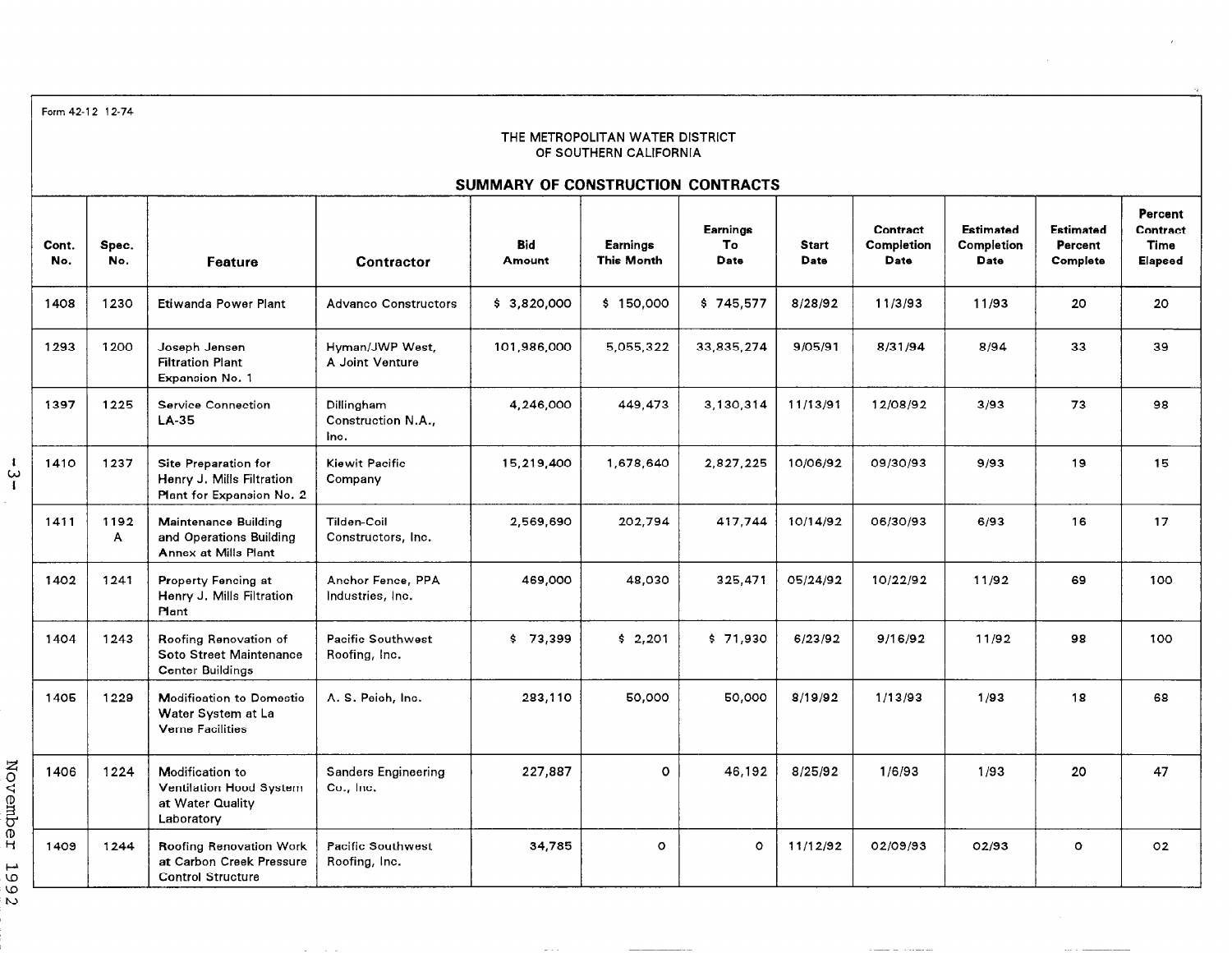|              | Form 42-12 12-74                                                                                                                                                                                                |                                                                         |                                 |                                   |                               |                         |                      |                                |                                        |                                                |                                        |
|--------------|-----------------------------------------------------------------------------------------------------------------------------------------------------------------------------------------------------------------|-------------------------------------------------------------------------|---------------------------------|-----------------------------------|-------------------------------|-------------------------|----------------------|--------------------------------|----------------------------------------|------------------------------------------------|----------------------------------------|
|              | THE METROPOLITAN WATER DISTRICT<br>OF SOUTHERN CALIFORNIA                                                                                                                                                       |                                                                         |                                 |                                   |                               |                         |                      |                                |                                        |                                                |                                        |
|              |                                                                                                                                                                                                                 |                                                                         |                                 | SUMMARY OF CONSTRUCTION CONTRACTS |                               |                         |                      |                                |                                        |                                                |                                        |
| Cont.<br>No. | Spec.<br>No.                                                                                                                                                                                                    | Feature                                                                 | Contractor                      | <b>Bid</b><br>Amount              | Earnings<br><b>This Month</b> | Earnings<br>To.<br>Date | <b>Start</b><br>Date | Contract<br>Completion<br>Date | <b>Estimated</b><br>Completion<br>Date | <b>Estimated</b><br>Percent<br><b>Complete</b> | Percent<br>Contract<br>Time<br>Elapsed |
| 1407         | 1249<br>A                                                                                                                                                                                                       | Replacement Roofing for<br>Softener Building No. 3<br>at Weymouth Plant | Letner Roofing<br>Company, Inc. | 108,245                           | \$86,596                      | \$86,596                | 9/25/92              | 10/22/92                       | 01/93                                  | 80                                             | 100                                    |
| 1413         | 1260                                                                                                                                                                                                            | <b>Vegetation Clearing at</b><br>Domenigoni Valley<br>Reservoir         | Kiewit Pacific<br>Company       | 750,000                           | 405,625                       | 405,625                 | 10/01/92             | 1/31/93                        | 1/93                                   | 60                                             | 50                                     |
| 1412         | 1256<br>63,621<br>0<br>11/23/92<br>12/92<br>Replace Roofing for<br>J. Cab and Sons<br>$\circ$<br>12/22/92<br>$\mathbf{o}$<br>$\circ$<br><b>Skinner Plant</b><br>Roofing, Inc.<br><b>Administration Building</b> |                                                                         |                                 |                                   |                               |                         |                      |                                |                                        |                                                |                                        |
|              |                                                                                                                                                                                                                 |                                                                         |                                 |                                   |                               |                         |                      |                                |                                        |                                                |                                        |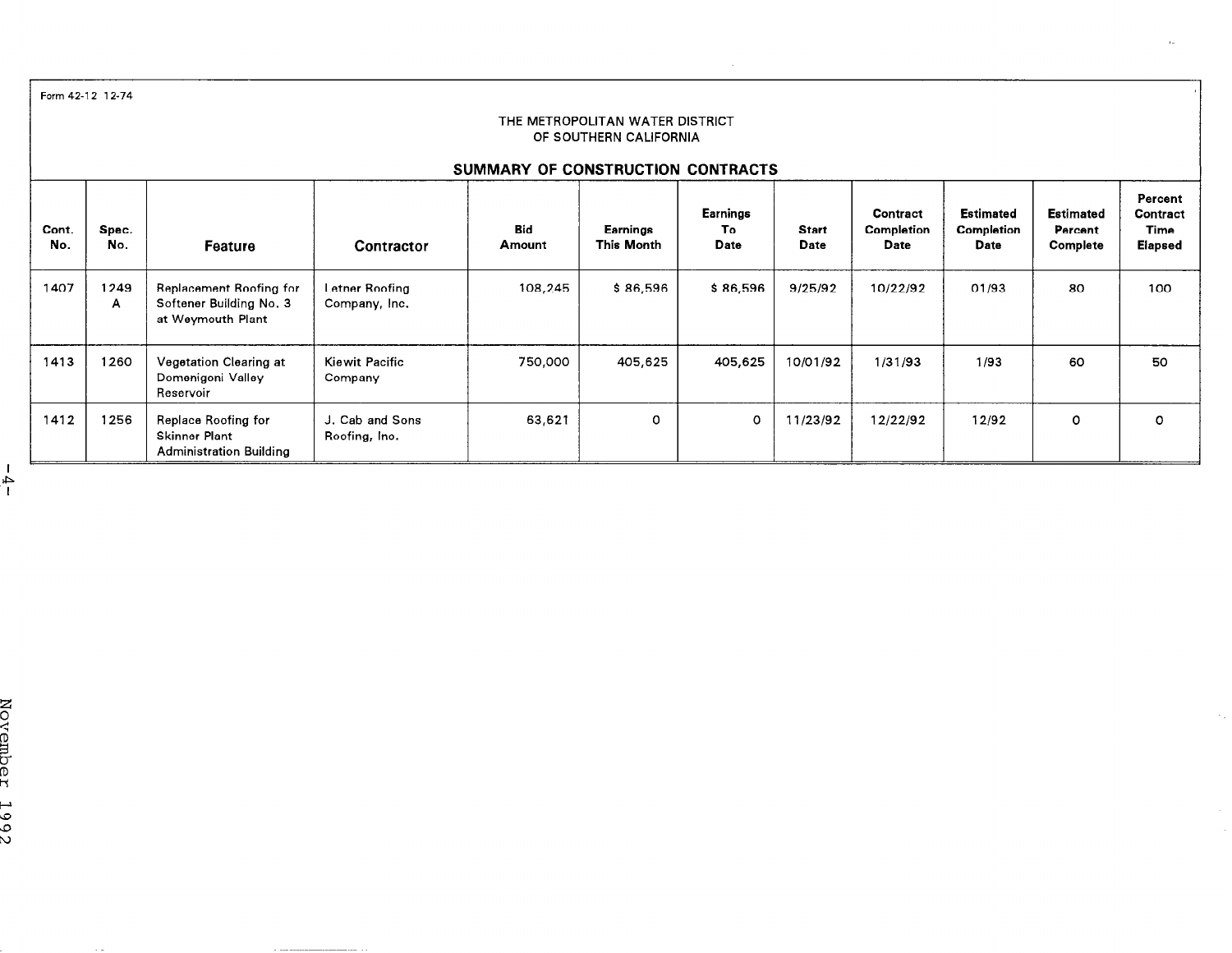|              | Form 42-11 12-74<br>THE METROPOLITAN WATER DISTRICT<br>OF SOUTHERN CALIFORNIA |                                                                      |                                  |                   |                           |                         |                  |                         |                |
|--------------|-------------------------------------------------------------------------------|----------------------------------------------------------------------|----------------------------------|-------------------|---------------------------|-------------------------|------------------|-------------------------|----------------|
|              |                                                                               |                                                                      | SUMMARY OF PROCUREMENT CONTRACTS |                   |                           |                         |                  |                         |                |
| Cont.<br>No. | Spec.<br>No.                                                                  | Equipment<br>or Material                                             | Contractor                       | Contract<br>Price | Earnings<br>This<br>Month | Earnings<br>To.<br>Date | Starting<br>Date | <b>Delivery</b><br>Date | <b>Remarks</b> |
| 1355         | 1146                                                                          | Conical Plug Valves for Etiwanda<br>Control Facility and Power Plant | Willamette Valve Co., Inc.       | \$3,999,978       | $\overline{\phantom{m}}$  | \$3,904,583             | 7/28/89          | 2/22/91                 |                |
| 1396         | 1207                                                                          | Four Computer-Based Control Systems                                  | <b>JWP Controls</b>              | 6,670,000         | $\blacksquare$            | 753,727                 | 3/12/92          |                         |                |
| 1403         | 1240                                                                          | Nine Hydrofoil Flocculators for Jensen<br>Expansion No. 1            | Chemineer, Inc.                  | 249,000           |                           | —                       | 6/02/92          | 1/27/93                 |                |

 $\sim$ 

ا<br>ا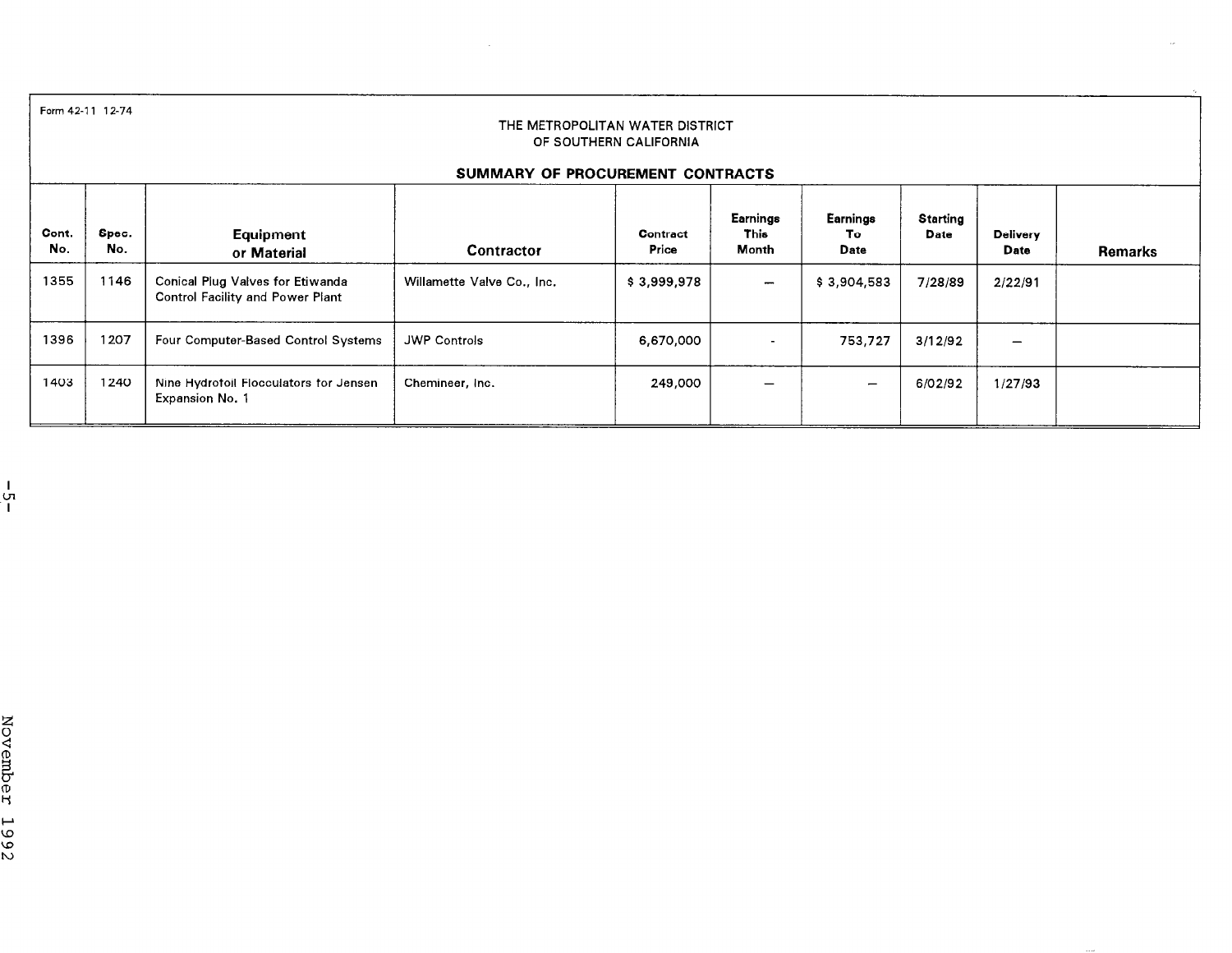Form 42-18 12-82

#### THE METROPOLITAN WATER DISTRICT OF SOUTHERN CALIFORNIA

## SUMMARY OF CONSTRUCTION CONTRACTS COMPLETED THIS MONTH

| Cont.<br>No. | Spec.<br>No. | Feature                                                              | <b>Contractor</b>            | <b>Bid</b><br><b>Amount</b> | <b>Estimated</b><br>Final<br>Earnings | Date<br>Work<br>Accepted | Date<br>Notice of<br>Completion<br>Recorded | Date<br><b>Final Payment</b><br>Due |
|--------------|--------------|----------------------------------------------------------------------|------------------------------|-----------------------------|---------------------------------------|--------------------------|---------------------------------------------|-------------------------------------|
| 1199         | 1380         | Site Preparation for Jensen Plant<br>Expansion No. 1                 | C. A. Rasmussen, Inc.        | \$16,251,954                | \$18,020.316                          | 11/05/92                 | 11/13/92                                    | 12/18/92                            |
| 1194         | 1373         | Remove and Replace Underground<br>Tanks--Phase 3, Schedules I and II | Long & Company Environmental | 634,999                     | 990.000                               | 11/17/92                 |                                             |                                     |

| Form 42-10 12-74 |              |                                              | SUMMARY OF CONSTRUCTION CONTRACTS WHICH HAVE BEEN COMPLETED BUT HAVE FINAL PAYMENTS PENDING |               |                                       |                          |                                             |                                     |
|------------------|--------------|----------------------------------------------|---------------------------------------------------------------------------------------------|---------------|---------------------------------------|--------------------------|---------------------------------------------|-------------------------------------|
| Cont.<br>No.     | Spec.<br>No. | Feature                                      | <b>Contractor</b>                                                                           | Bid<br>Amount | <b>Estimated</b><br>Final<br>Earnings | Date<br>Work<br>Accepted | Date<br>Notice of<br>Completion<br>Recorded | Date<br><b>Final Payment</b><br>Due |
| 1375             | 1178         | Washwater Reclamation Expansion at<br>Diemer | Kaweah Construction Company                                                                 | 6,715,000     | 8,500,000                             | 9/23/92                  | 10/13/92                                    | 11/17/92*                           |

\* Final payment pending settlement of various claims and credits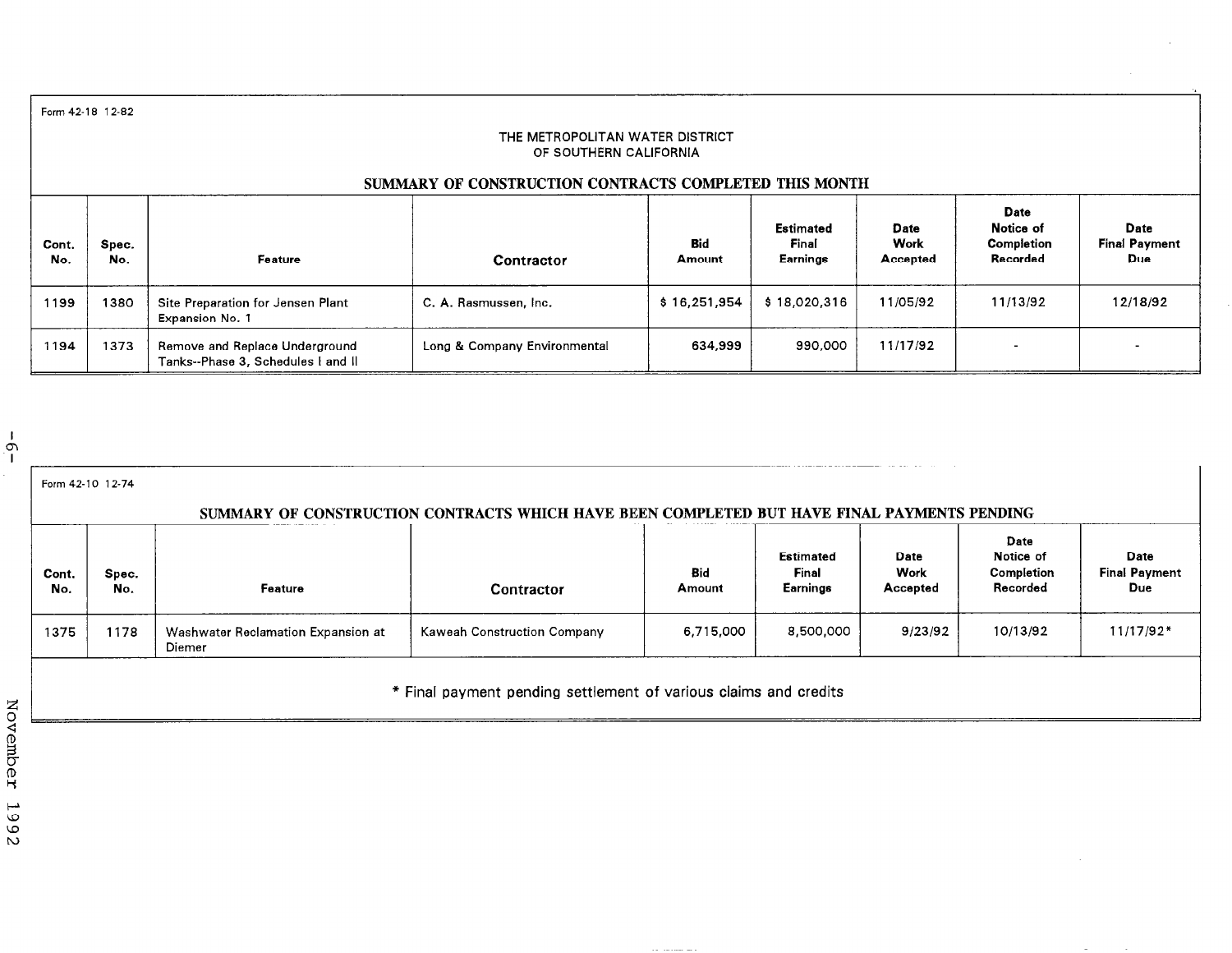#### CONSTRUCTION BRANCH

## MONTHLY CONSTRUCTION PROGRESS REPORT

November 1992

| <b>CONSTRUCTION OF</b>                        | Etiwanda Power Plant |                               |             |
|-----------------------------------------------|----------------------|-------------------------------|-------------|
| <b>CONTRACTOR</b>                             | Advanco Constructors |                               |             |
| SPECIFICATIONS NO.                            | 1230                 | <b>BID</b>                    | \$3,820,000 |
| CONTRACT NO.                                  | 1408                 | EXTRA WORK TO DATE            | $\circ$     |
|                                               | CONTRACT STARTING    | <b>EARNINGS THIS MONTH</b>    | 150,000     |
| <b>DATE</b>                                   | August 31, 1992      | <b>EARNINGS TO DATE</b>       | 745,577     |
| CONTRACT COMPLETION DATE                      | November 4, 1993     | ESTIMATED PERCENT COMPLETE    | 20          |
| <b>COMPLETION</b><br><b>ESTIMATED</b><br>DATE | November 1993        | PERCENT CONTRACT TIME ELAPSED | 20          |

## SCOPE OF WORK

Construction of a power plant with a 25,200 kVA A.C. generator, maintenance building, a switchyard, and all appurtenant work located near the intersection of Arrow Highway and Etiwanda Avenue in the City of Rancho Cucamonga, California, Riverside County.

# CONSTRUCTION PROGRESS

Erection of forms and placement of reinforcing steel and concrete were continued for various portions of the powerhouse, footings for the maintenance building, and the trash and pump discharge outlet structure. Placement of concrete and sealant for the cross drain in the landscape drainage area was completed during the month.

Installation of underground plumbing for the maintenance building, various yard piping runs, and storm drain connection lines were started during the month.

Installation of the discharge pit liner was completed during the month. Installation of the wheel pit liner and the spiral case was in progress throughout the month. Additional Metropolitan-furnished equipment was also delivered to the jobsite.

Installation of electrical duct banks and metering cabinets was in progress for the trash and pump station structure. Placement of red concrete and backfill material throughout the jobsite for previously installed electrical duct banks was continued.

Contractor personnel, including employees of subcontractors, averaged 25 persons during the month of November 1992.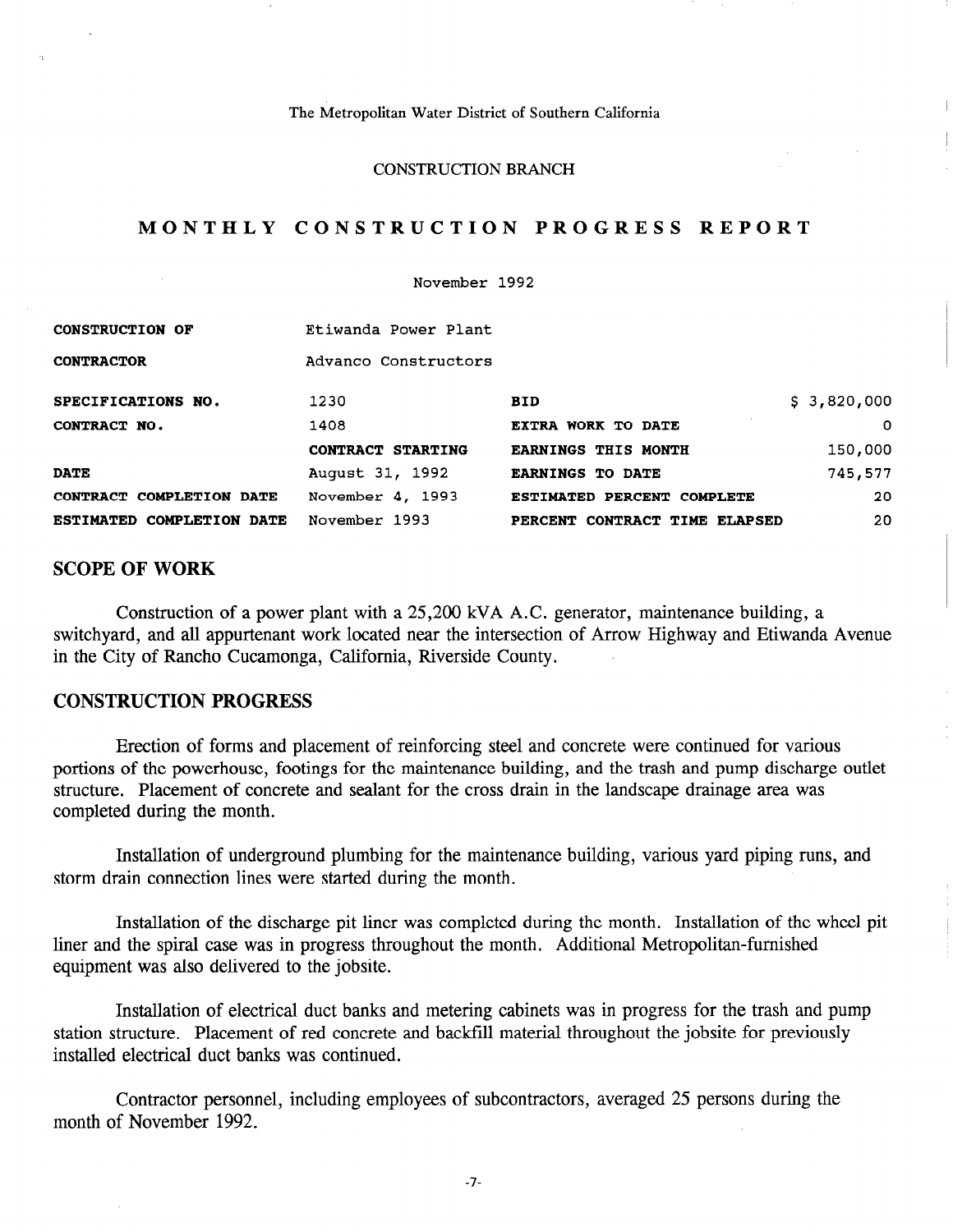#### CONSTRUCTION BRANCH

## MONTHLY CONSTRUCTION PROGRESS REPORT

November 1992

| <b>CONSTRUCTION OF</b>           | Joseph Jensen Filtration Plant--Expansion No. 1 |                               |               |  |  |  |
|----------------------------------|-------------------------------------------------|-------------------------------|---------------|--|--|--|
| <b>CONTRACTOR</b>                | Hyman/JWP West, A Joint Venture                 |                               |               |  |  |  |
| SPECIFICATIONS NO.               | 1200                                            | <b>BID</b>                    | \$101,986,000 |  |  |  |
| CONTRACT NO.                     | 1393                                            | EXTRA WORK TO DATE            | 1,998         |  |  |  |
| CONTRACT STARTING DATE           | September 5, 1991                               | <b>EARNINGS THIS MONTH</b>    | 5,055,322     |  |  |  |
| CONTRACT COMPLETION DATE         | August 31, 1994                                 | <b>EARNINGS TO DATE</b>       | 33,835,274    |  |  |  |
| <b>ESTIMATED COMPLETION DATE</b> | August 1994                                     | ESTIMATED PERCENT COMPLETE    | 33            |  |  |  |
|                                  |                                                 | PERCENT CONTRACT TIME ELAPSED | 39            |  |  |  |

## SCOPE OF WORK

Construction of 510-million-gallon-per-day expansion of the existing plant including influent and effluent pipelines, filter modules, flocculation basins, chemical mixing storage facilities, plant control units, washwater reclamation facilities, finished water reservoirs, and appurtenant work location at 13100 Balboa Boulevard, Granada Hills, California.

## CONSTRUCTION PROGRESS

Construction of forms and placement of reinforcing steel and concrete were in progress throughout the month for various portions of Filter Modules Nos. 2 and 3, Washwater Reclamation Plant No. 2, Finished Water Reservoir No. 2 and various other structures. Approximately 7297 cubic yards of concrete was placed during the month of November 1992.

Installation of the subdrain system continued in Filter Module No. 3 and Finished Water Reservoir No. 2.

Installation of conduits, embedded conduit supports, and ground wire continued for Filter Modules Nos. 2 and 3 and for the Washwater Reclamation facilities. Installation of site electrical duct banks, manholes, and the temporary power system continued.

Preparations for paving the subgrade in Finished Water Reservoir No. 2 were in progress throughout the month. Placement of crushed rocks for subgrade of Filter Module Basins was also continued throughout the month.

Contractor personnel, including employees of subcontractors, averaged 256 persons during the month of November 1992.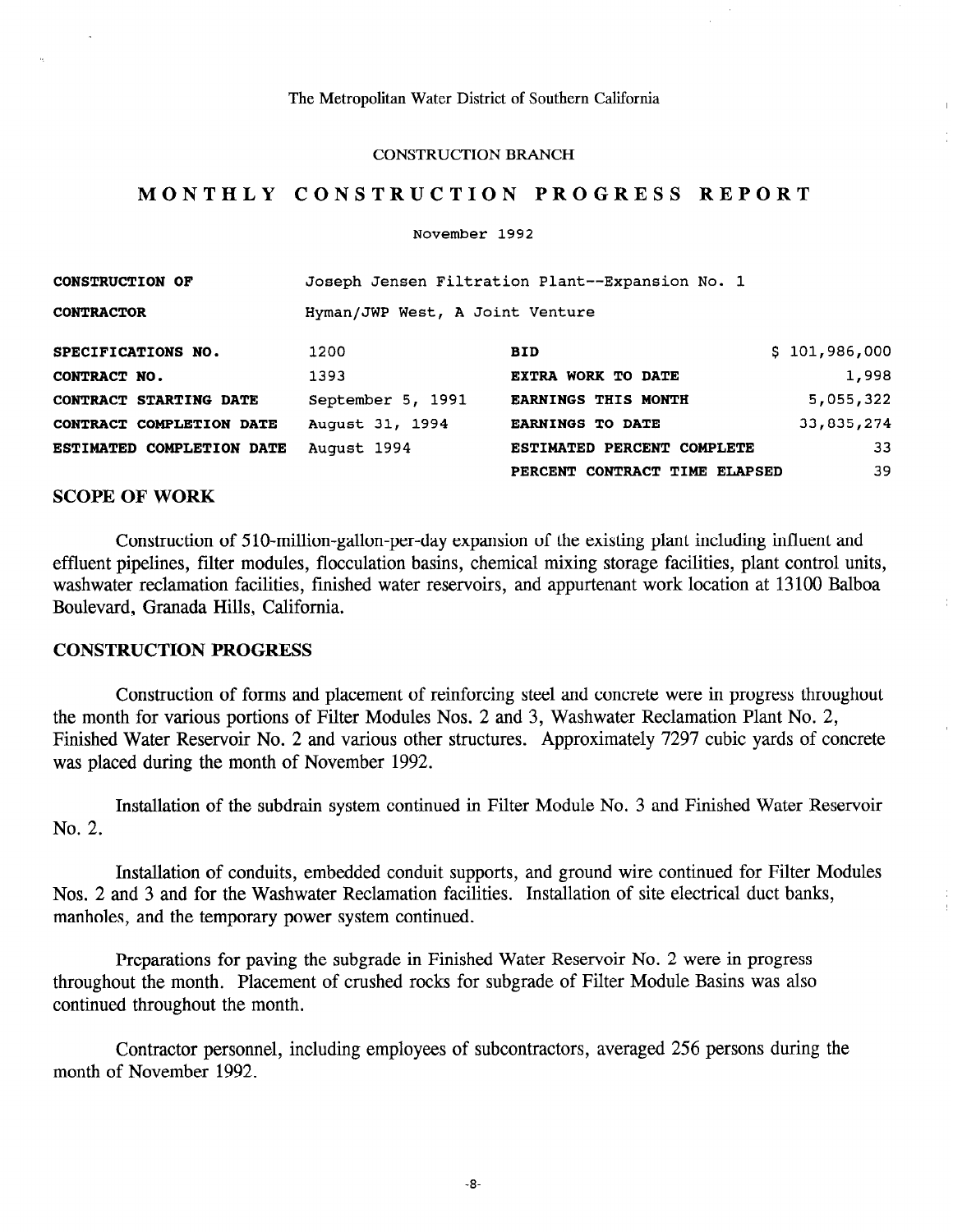### CONSTRUCTION BRANCH

# MONTHLY CONSTRUCTION PROGRESS REPO

#### November 1992

| <b>CONSTRUCTION OF</b>        | Expansion No. 1       | Site Preparation for the Joseph Filtration Plant |              |
|-------------------------------|-----------------------|--------------------------------------------------|--------------|
| <b>CONTRACTOR</b>             | C. A. Rasmussen, Inc. |                                                  |              |
| SPECIFICATIONS NO.            | 1199                  | <b>BID</b>                                       | \$16,251,954 |
| CONTRACT NO.                  | 1380                  | EXTRA WORK TO DATE                               | 1,887,833    |
| CONTRACT STARTING DATE        | December 3, 1990      | <b>EARNINGS THIS MONTH</b>                       | $\Omega$     |
| CONTRACT COMPLETION DATE      | November 6, 1992      | <b>EARNINGS TO DATE</b>                          | 18,020,316   |
| <b>ACTUAL COMPLETION DATE</b> | November 5, 1992      | ESTIMATED PERCENT COMPLETE                       | 100          |
|                               |                       | PERCENT CONTRACT TIME ELAPSED                    | 98           |

# SCOPE OF WORK

 $\alpha_{\rm A}$ 

Excavation, installation of industrial sludge and sanitary sewer lines, relocation of existing underground utility lines, site preparations and landscaping, and appurtenant work for Expansion No. 1 of the Jensen plant located at 13100 Balboa Boulevard, Granada Hills, California.

## CONSTRUCTION PROGRESS

All work required under the contract was completed by the contractor, C. A. Rasmussen, Inc., and accepted by District forces on November 5, 1992.

The Notice of Completion was recorded by the Los Angeles County Recorder on November 13, 1992.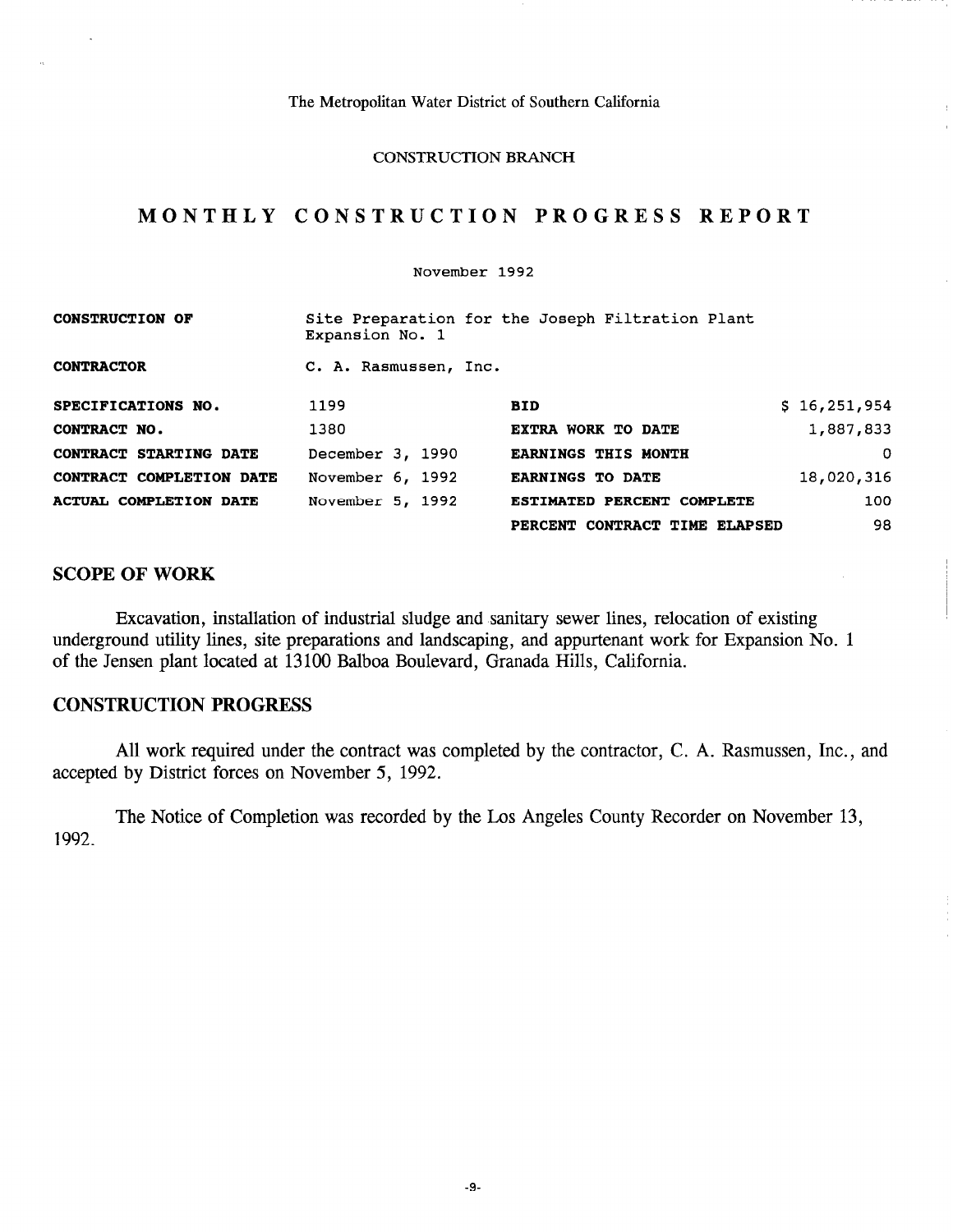### CONSTRUCTION BRANCH

# MONTHLY CONSTRUCTION PROGRESS REPORT

November 1992

| <b>CONSTRUCTION OF</b>           | Service Connection LA-35           |                               |             |  |  |  |
|----------------------------------|------------------------------------|-------------------------------|-------------|--|--|--|
| <b>CONTRACTOR</b>                | Dillingham Construction N.A., Inc. |                               |             |  |  |  |
| SPECIFICATIONS NO.               | 1225                               | <b>BID</b>                    | \$4,246,000 |  |  |  |
| CONTRACT NO.                     | 1397                               | EXTRA WORK TO DATE            | 42,050      |  |  |  |
| CONTRACT STARTING DATE           | November 13, 1991                  | <b>EARNINGS THIS MONTH</b>    | 449,473     |  |  |  |
| CONTRACT COMPLETION DATE         | December 8, 1992                   | <b>EARNINGS TO DATE</b>       | 3,130,314   |  |  |  |
| <b>ESTIMATED COMPLETION DATE</b> | March 1993                         | ESTIMATED PERCENT COMPLETE    | 73          |  |  |  |
|                                  |                                    | PERCENT CONTRACT TIME ELAPSED | 98          |  |  |  |

# SCOPE OF WORK

Construction of a service connection between the existing Balboa Inlet Tunnel and Los Angeles Department of Water and Power High Speed Channel which includes the removal of a 32-foot length of the tunnel and installation of a concrete enclosed steel wye branch, 43 feet of 109-inch-diameter welded-steel pipe, 900 feet of 91-inch-diameter steel pipeline, and appurtenances.

## CONSTRUCTION PROGRESS

Erection of forms and placement of reinforcing steel and concrete were in progress throughout the month for various portions of acoustic flowmeter structure, turnout structure, discharge structure, the chemical injection manhole structure, and for the encasement of the 91-inch-diameter pipe across San Fernando Creek.

Approximately 417 lineal feet of 91-inch-diameter steel pipe line was installed, pipe joints welded, and joints sleeves wrapped with heat-shrunk polyethylene.

Backfill operations were continued at the wye branch encasement, around the turnout structure, and along the 91-inch-diameter pipeline in the area of the transition structure.

Forces from Mobile Oil removed a section of existing 10-inch oil line within the San Fernando Creek to eliminate interference with encasement of the District's 91-inch-diameter pipeline.

Contractor personnel, including employees of subcontractors, averaged 26 persons during the month of November 1992.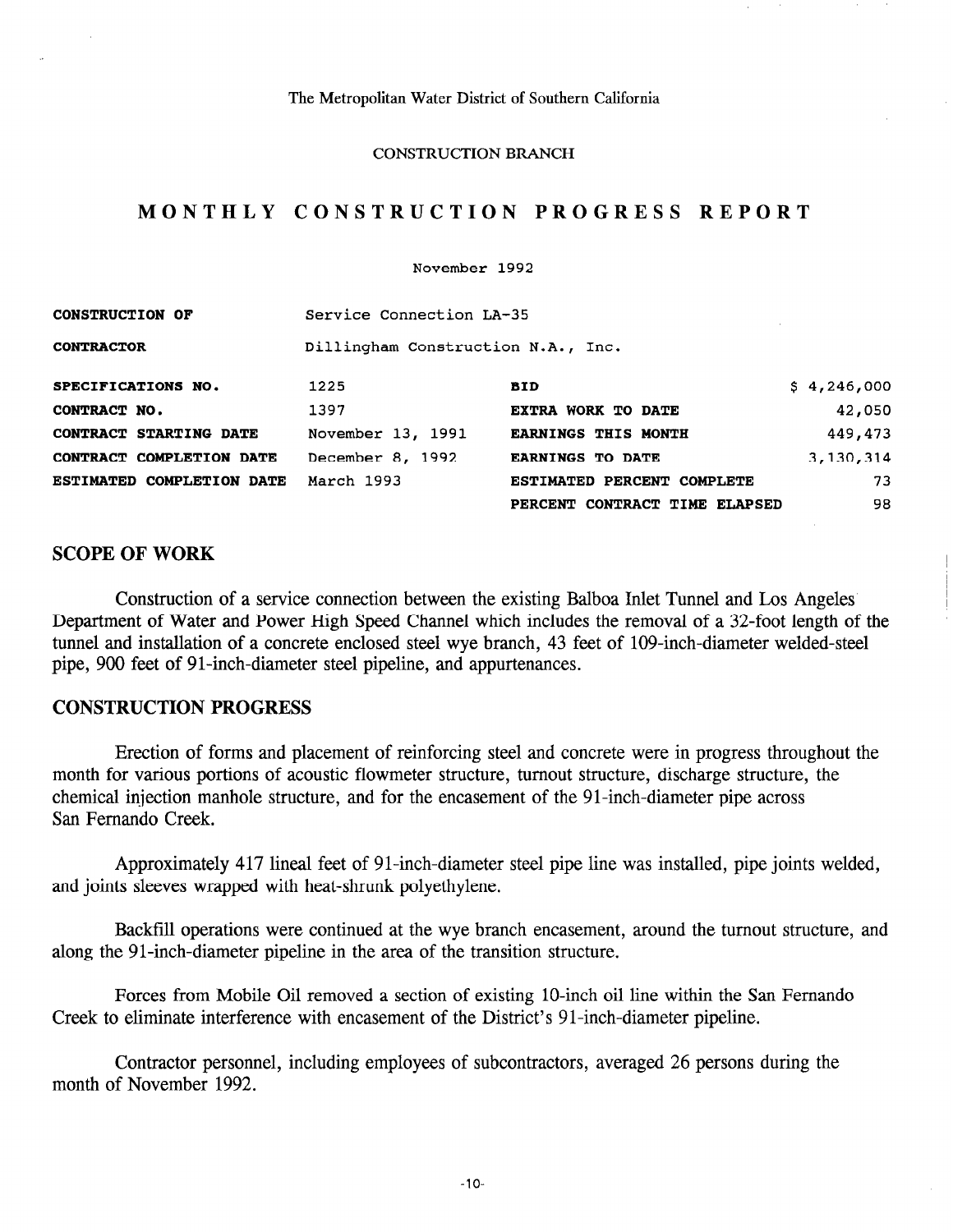CONSTRUCTION BRANCH

# MONTHLY CONSTRUCTION PROGRESS REPORT

|                                  | November 1992          |                                                                |              |
|----------------------------------|------------------------|----------------------------------------------------------------|--------------|
| <b>CONSTRUCTION OF</b>           | No. 2                  | Site Preparation for Henry J. Mills Filtration Plant Expansion |              |
| <b>CONTRACTOR</b>                | Kiewit Pacific Company |                                                                |              |
| SPECIFICATIONS NO.               | 1237                   | <b>BID</b>                                                     | \$15,219,400 |
| CONTRACT NO.                     | 1410                   | EXTRA WORK TO DATE                                             | $\Omega$     |
| CONTRACT STARTING DATE           | October 6, 1992        | <b>EARNINGS THIS MONTH</b>                                     | 1,678,640    |
| CONTRACT COMPLETION DATE         | September 30, 1993     | <b>EARNINGS TO DATE</b>                                        | 2,827,225    |
| <b>ESTIMATED COMPLETION DATE</b> | September 1993         | ESTIMATED PERCENT COMPLETE                                     | 19           |
|                                  |                        | PERCENT CONTRACT TIME ELAPSED                                  | 15           |

## SCOPE OF WORK

Excavation, installation of District - furnished equipment including large diameter pipe, remove and install pipelines, site preparation and grading, construction of an under drain system, and other appurtenances work for Expansion No. 2 of the Henry J. Mills Filtration Plant at 550 East Allesandro Boulevard, Riverside, California.

# CONSTRUCTION PROGRESS

Trench excavation and pipe laying operations were completed for the expansion of the influent pipeline. Field welding of pipe section joints is now in progress. Trench excavation was started for the 54-inch-diameter effluent rejection pipeline and the 96-inch-diameter reservoir No. 2 bypass pipeline.

A portion of embankment foundation for reservoir No. 2 was excavated to bedrock and then prepared for placement of embankment fill material. The embankment foundation preparation operations were observed and approved by the State Divisions of Safety of Dams (DSOD). After approval by DSOD, the placement of Zone 1 fill material was started in the prepared foundation area.

Material excavated from the equalization basin area was stockpiled for future use as Zone 1 materials in future reservoir No. 2 and the reclamation basins.

Drilling and blasting operations were started at the site of the future ozonation facility and in the excavation of hard rock located in the northwest corner of future reservoir No. 2.

Contractor personnel, including employees of subcontractors averaged 36 persons during the month of November 1992.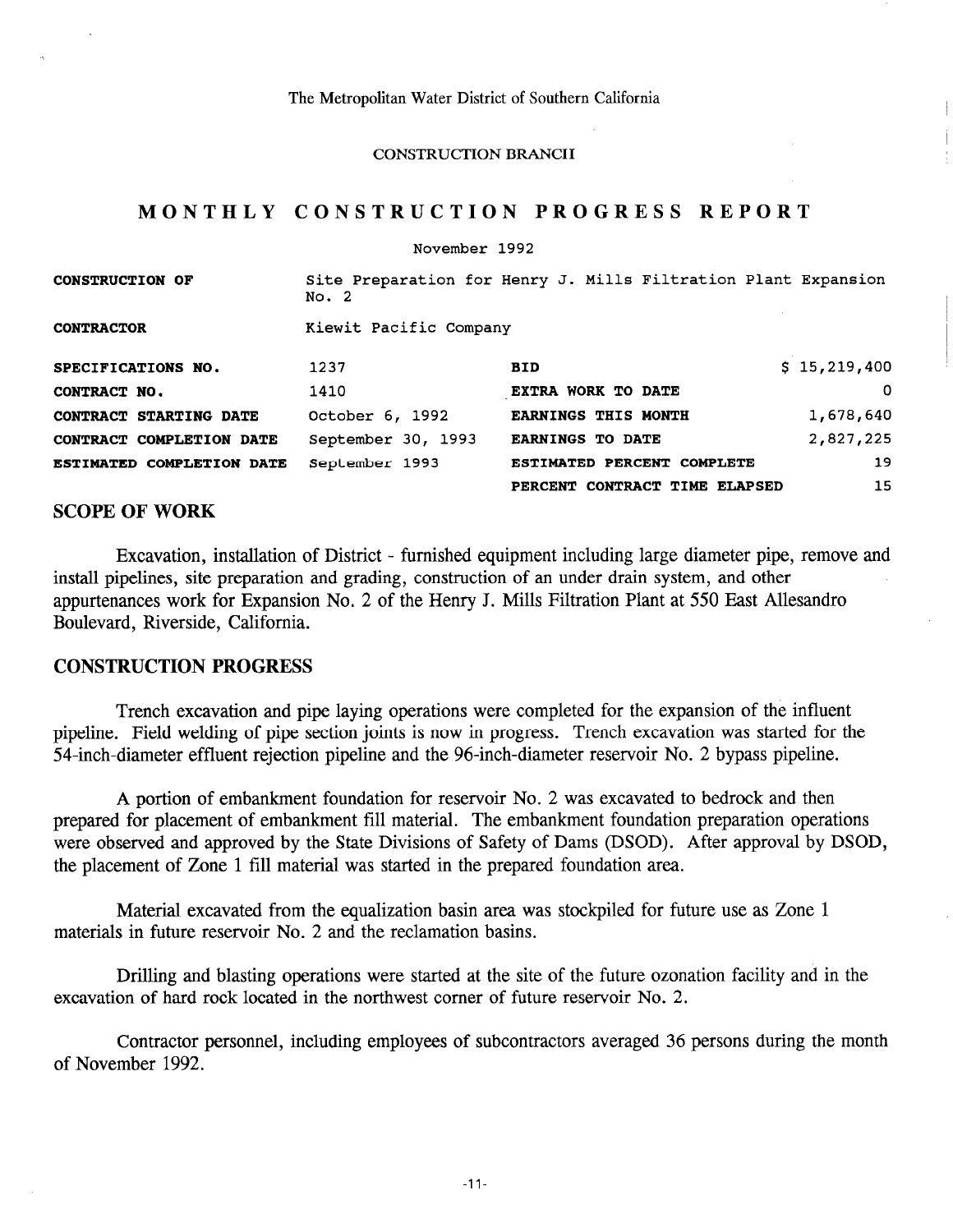#### CONSTRUCTION BRANCH

## MONTHLY CONSTRUCTION PROGRESS REPORT

#### November 1992

| <b>CONSTRUCTION OF</b>           | Mills Filtration Plant         | Maintenance Building and Operations Building Annex at Henry J. |             |
|----------------------------------|--------------------------------|----------------------------------------------------------------|-------------|
| <b>CONTRACTOR</b>                | Tilden-Coil Constructors, Inc. |                                                                |             |
| SPECIFICATIONS NO.               | 1192A                          | <b>BID</b>                                                     | \$2,569,690 |
| CONTRACT NO.                     | 1411                           | EXTRA WORK TO DATE                                             | $\Omega$    |
| CONTRACT STARTING DATE           | October 14, 1992               | <b>EARNINGS THIS MONTH</b>                                     | 202,794     |
| CONTRACT COMPLETION DATE         | June 30, 1993                  | <b>EARNINGS TO DATE</b>                                        | 417,744     |
| <b>ESTIMATED COMPLETION DATE</b> | June 1993                      | ESTIMATED PERCENT COMPLETE                                     | 16          |
|                                  |                                | PERCENT CONTRACT TIME ELAPSED                                  | 17          |

# SCOPE OF WORK

Construction of an approximately 7,700 square foot addition to the existing Operations Building and construction of an approximately 9,600 square foot new Maintenance Building and all appurtenance work located at 550 East Allessandro Boulevard in the City of Riverside, California.

# CONSTRUCTION PROGRESS

Mobilization operations were continued throughout the month, consisting of installation of the required site perimeter fencing.

Site grading was completed for the future maintenance building foundation. Excavation for maintenance building footings is in progress.

Construction of forms and placement of reinforcing steel and concrete for the maintenance building footings were started during the month.

Required demolition at the existing operations building was continued throughout the month.

Installation of electrical duct banks and telephone lines is in progress at the maintenance building and the existing operations building.

Installation of storm drain system, sewer-lines, and floor drains was started during the month.

Contractor personnel, including employees of subcontractors, averaged 15 persons during the month of November 1992.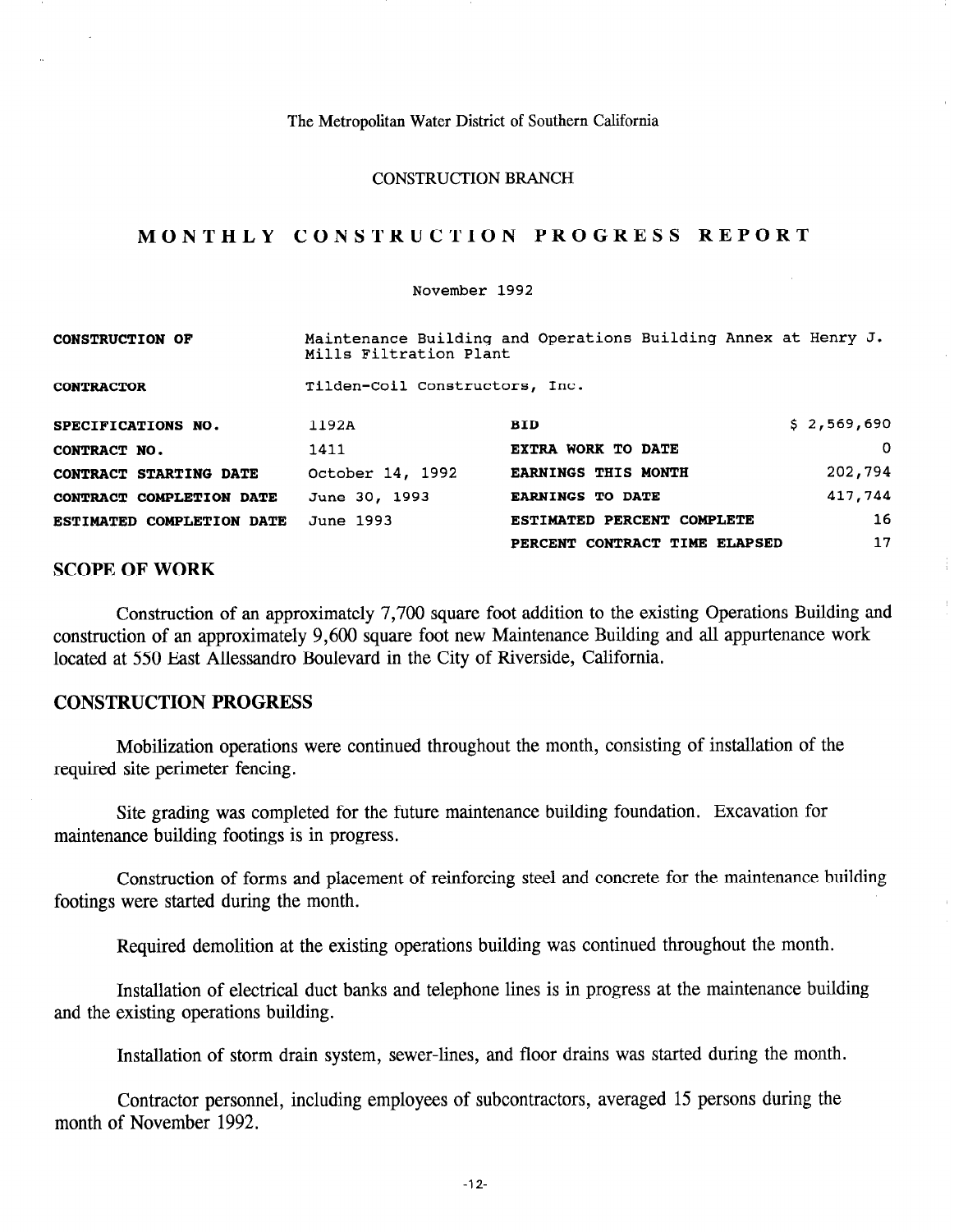#### CONSTRUCTION BRANCH

# MONTHLY CONSTRUCTION PROGRESS REPORT

November 1992

| <b>CONSTRUCTION OF</b>           |                                    | Property Fencing at the Henry J. Mills Filtration Plant |           |
|----------------------------------|------------------------------------|---------------------------------------------------------|-----------|
| <b>CONTRACTOR</b>                | Anchor Fence, PPA Industries, Inc. |                                                         |           |
| SPECIFICATIONS NO.               | 1241                               | <b>BID</b>                                              | \$469,000 |
| CONTRACT NO.                     | 1402                               | EXTRA WORK TO DATE                                      | $\Omega$  |
| CONTRACT STARTING DATE           | May 4, 1992                        | <b>EARNINGS THIS MONTH</b>                              | 48,030    |
| CONTRACT COMPLETION DATE         | October 22, 1992                   | <b>EARNINGS TO DATE</b>                                 | 325,471   |
| <b>ESTIMATED COMPLETION DATE</b> | December 1992                      | ESTIMATED PERCENT COMPLETE                              | 69        |
|                                  |                                    | PERCENT CONTRACT TIME ELAPSED                           | $-100$    |

### SCOPE OF WORK

Furnish and install approximately 3,700 lineal feet of 7-feet high chain link fence, 2,000 lineal feet of 7-feet wrought iron fence, and 4,800 lineal feet of 6-feet high wrought iron fence and appurtenant work located at the Henry J. Mills Filtration Plant, 550 East Alessandro Boulevard, Riverside, California.

## CONSTRUCTION PROGRESS

Installation of the ornamental wrought iron fencing was completed along the westerly property line except for installation of the required gate and painting of the entire fence.

Repair of paved surfaces curbs, and drains damaged and/or removed during construction operations was completed during the month.

Contractor personnel, including employees of subcontractors, averaged six persons during the month of November 1992.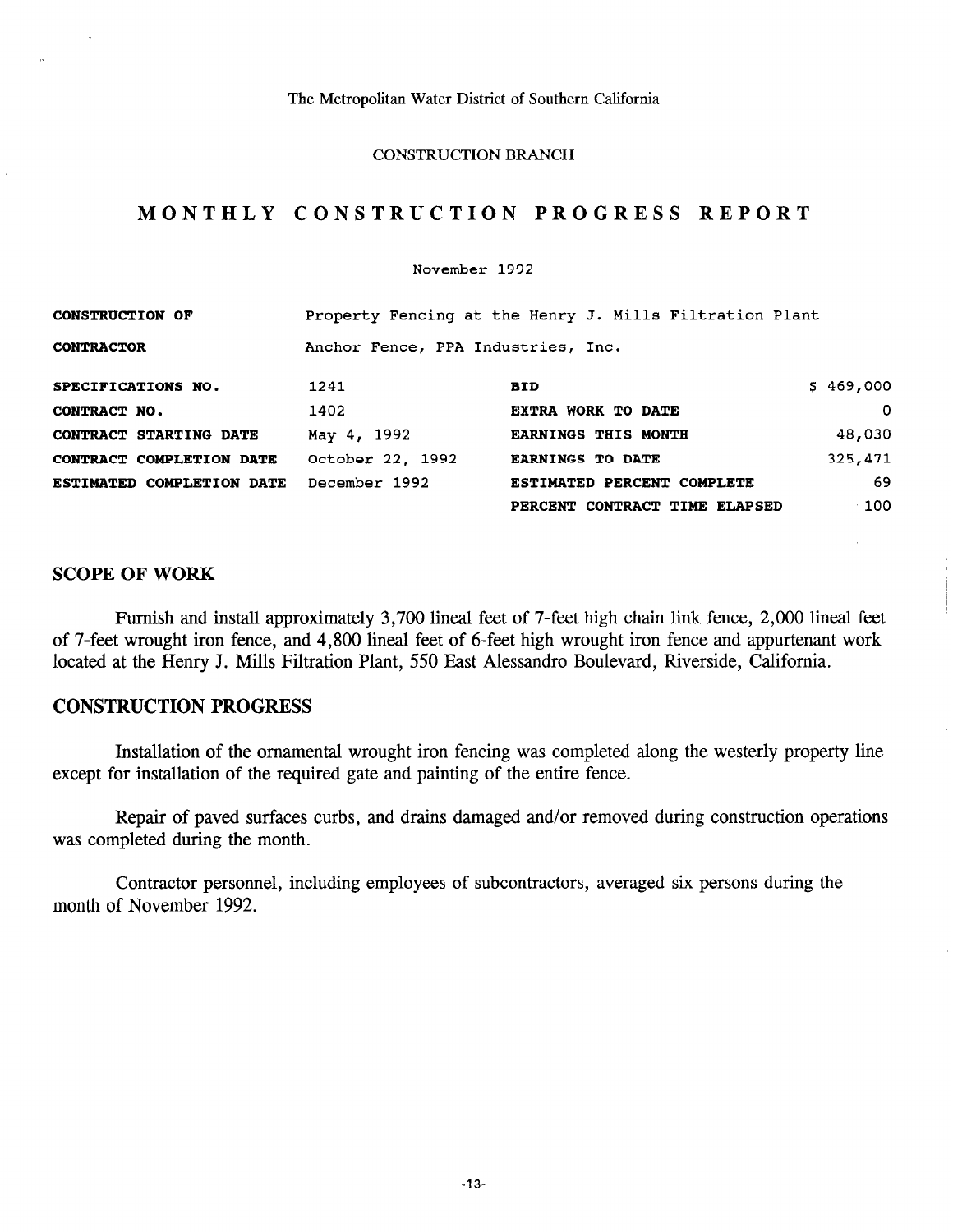### CONSTRUCTION BRANCH

# MONTHLY CONSTRUCTION PROGRESS REPORT

### November 1992

| <b>CONSTRUCTION OF</b>        | Schedules I and II           | Remove and Replace Underground Tanks--Phase 3, |           |
|-------------------------------|------------------------------|------------------------------------------------|-----------|
| <b>CONTRACTOR</b>             | Long & Company Environmental |                                                |           |
| SPECIFICATIONS NO.            | 1194                         | <b>BID</b>                                     | \$634,999 |
| CONTRACT NO.                  | 1373                         | <b>EXTRA WORK TO DATE</b>                      | 30,785    |
| <b>CONTRACT STARTING DATE</b> | October 4, 1990              | <b>EARNINGS THIS MONTH</b>                     | $\Omega$  |
| CONTRACT COMPLETION DATE      | April 11, 1991               | <b>EARNINGS TO DATE</b>                        | 969,019   |
| <b>ACTUAL COMPLETION DATE</b> | November 17, 1992            | ESTIMATED PERCENT COMPLETE                     | 100       |
|                               |                              | PERCENT CONTRACT TIME ELAPSED                  | 100       |

## SCOPE OF WORK

 $\hat{\mathbf{e}}_i$ 

Remove 21 and replace 14 underground fuel and oil tanks, install cathodic protection systems, and all appurtenant work at eight various existing facilities throughout the District's distribution network.

# CONSTRUCTION PROGRESS

All work required under the contract was completed by the prime contractor Long  $&$  Company Environmental and accepted by District forces on November 17, 1992.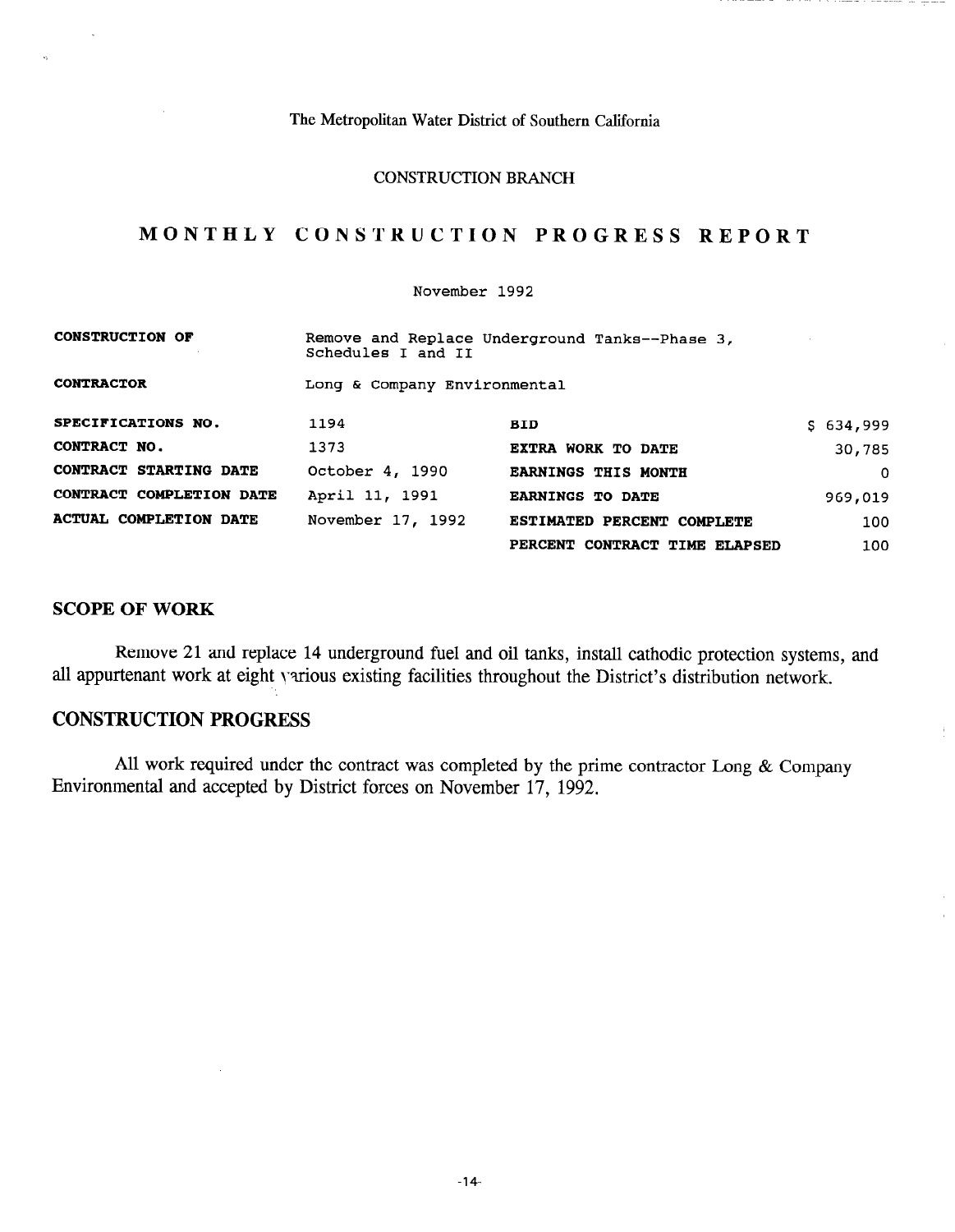#### CONSTRUCTION BRANCH

# MONTHLY CONSTRUCTION PROGRESS REPORT

November 1992

| <b>CONSTRUCTION OF</b>        | Center Buildings                | Roofing Renovations of the Soto Street Maintenance |          |
|-------------------------------|---------------------------------|----------------------------------------------------|----------|
| <b>CONTRACTOR</b>             | Pacific Southwest Roofing, Inc. |                                                    |          |
| SPECIFICATIONS NO.            | 1243                            | <b>BID</b>                                         | \$73,399 |
| CONTRACT NO.                  | 1404                            | EXTRA WORK TO DATE                                 | 0        |
| <b>CONTRACT STARTING DATE</b> | June 23, 1992                   | <b>EARNINGS THIS MONTH</b>                         | 2,201    |
| CONTRACT COMPLETION DATE      | September 16, 1992              | <b>EARNINGS TO DATE</b>                            | 71,930   |
| ESTIMATED COMPLETION DATE     | November 1992                   | ESTIMATED PERCENT COMPLETE                         | 98       |
|                               |                                 | PERCENT CONTRACT TIME ELAPSED                      | 100.     |

## SCOPE OF WORK

Remove and replace approximately 23,300 square feet of existing built-up bituminous and asphalt roofing systems on two separate buildings located at 2100 North Soto Street, Los Angeles, California.

## CONSTRUCTION PROGRESS

Installation of the sheet metal flashing on the maintenance and administration building roofs was completed during the month.

The contractor is currently working on punch list items associated with the administration building roof.

Contractor personnel, including employees of subcontractors, averaged five persons during the month of November 1992.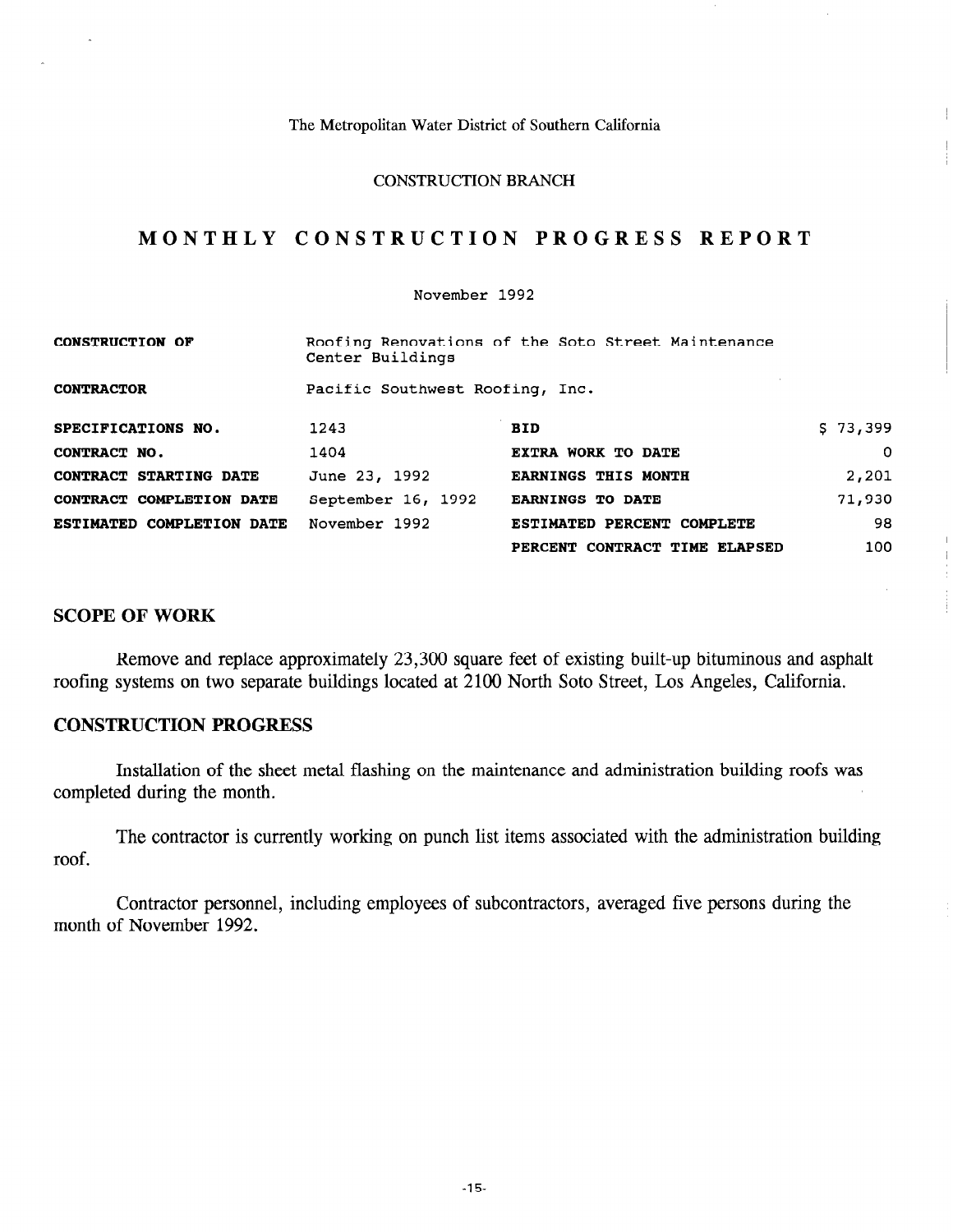#### CONSTRUCTION BRANCH

# MONTHLY CONSTRUCTION PROGRESS REPORT

#### November 1992

| <b>CONSTRUCTION OF</b>    |                   | Modification of Domestic Water System at La Verne Facilities |           |
|---------------------------|-------------------|--------------------------------------------------------------|-----------|
| <b>CONTRACTOR</b>         | A. S. Peich, Inc. |                                                              |           |
| SPECIFICATIONS NO.        | 1229              | <b>BID</b>                                                   | \$283,110 |
| CONTRACT NO.              | 1405              | EXTRA WORK TO DATE                                           | $\Omega$  |
| CONTRACT STARTING DATE    | August 21, 1992   | <b>EARNINGS THIS MONTH</b>                                   | 50,000    |
| CONTRACT COMPLETION DATE  | January 15, 1993  | <b>EARNINGS TO DATE</b>                                      | 50,000    |
| ESTIMATED COMPLETION DATE | January 1993      | ESTIMATED PERCENT COMPLETE                                   | 18        |
|                           |                   | PERCENT CONTRACT TIME ELAPSED                                | 68        |

# SCOPE OF WORK

Expansion of the existing domestic water system, including installation of approximately 2,200 feet of mortar-lined steel pipe up to 14 inches in diameter and appurtenances at the La Verne facilities.

## CONSTRUCTION PROGRESS

The contractor completed mobilization operation required under the contract consisting primarily of moving equipment, tools, and supplies onto the jobsite.

Field work consisted of verifying the location of various existing utilities and tie-in points by exposing existing lines by excavating as required.

Fabrication of required pipe was continued at the pipe suppliers facilities. Modifications required to accommodate existing conditions are being made during fabrication of the pipe in lieu of during installation operations in order to expedite installation.

Contractor personnel, including employees of subcontractors, averaged three persons during the month of November 1992.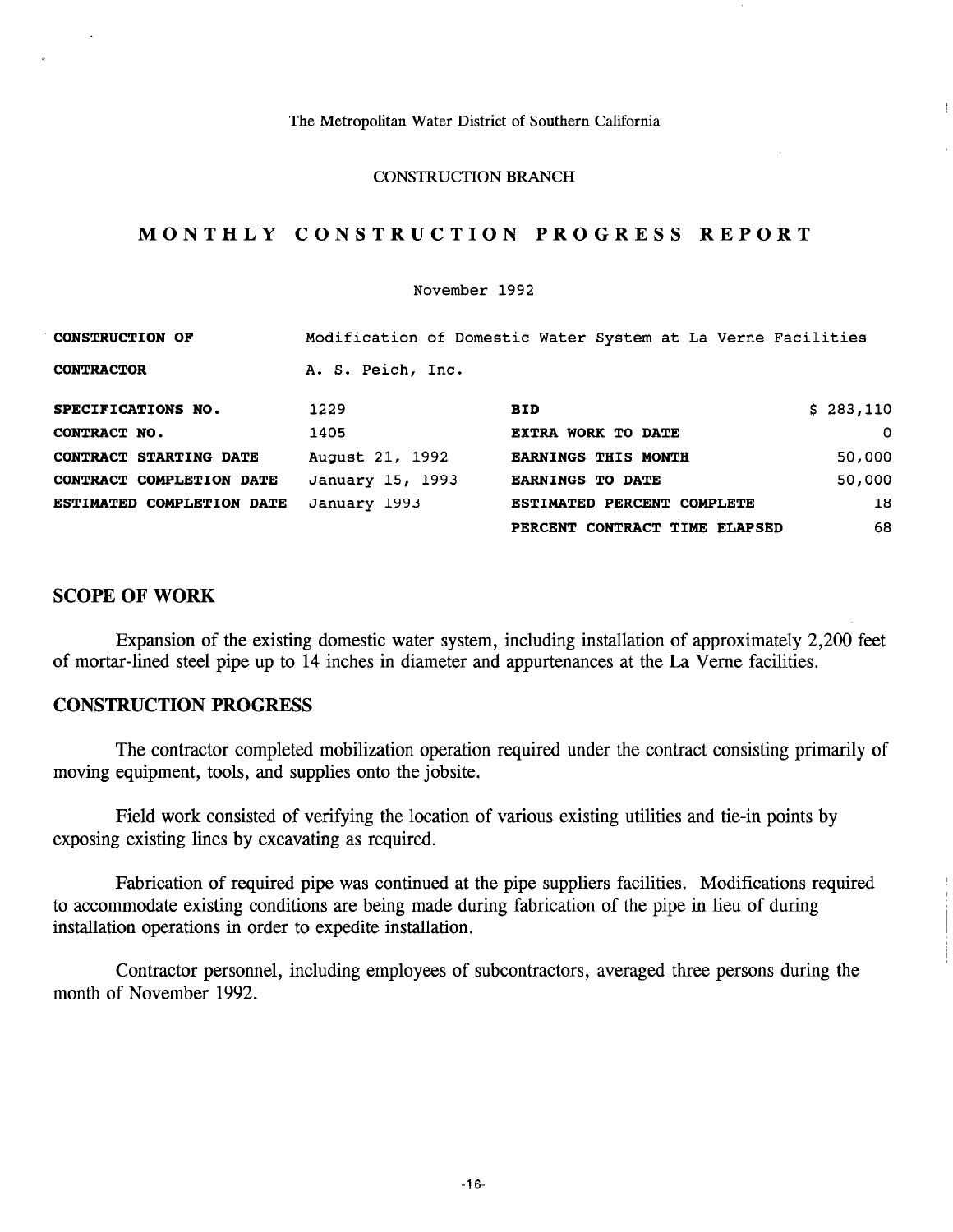#### CONSTRUCTION BRANCH

# MONTHLY CONSTRUCTION PROGRESS REPORT

#### November 1992

| <b>CONSTRUCTION OF</b>           | Laboratory                        | Modifications to the Ventilation Hood System at Water Quality |           |
|----------------------------------|-----------------------------------|---------------------------------------------------------------|-----------|
| <b>CONTRACTOR</b>                | Sanders Engineering Company, Inc. |                                                               |           |
| SPECIFICATIONS NO.               | 1224                              | <b>BID</b>                                                    | \$277,887 |
| CONTRACT NO.                     | 1406                              | <b>EXTRA WORK TO DATE</b>                                     | 0         |
| CONTRACT STARTING DATE           | August 25, 1992                   | <b>EARNINGS THIS MONTH</b>                                    | $\Omega$  |
| CONTRACT COMPLETION DATE         | January 6, 1993                   | <b>EARNINGS TO DATE</b>                                       | 46,192    |
| <b>ESTIMATED COMPLETION DATE</b> | January 1993                      | ESTIMATED PERCENT COMPLETE                                    | 20        |
|                                  |                                   | PERCENT CONTRACT TIME ELAPSED                                 | 47        |

## SCOPE OF WORK

Modifications of the existing laboratory fume exhaust system, including removing or modifying existing ducts and ventilating equipment, making necessary structural modifications, furnishing and installing new duct work, mechanical systems, and electrical or control systems, and balancing the installed system at the La Verne Facility Water Quality Laboratory.

### CONSTRUCTION PROGRESS

There was no field work in progress during the month of November 1992.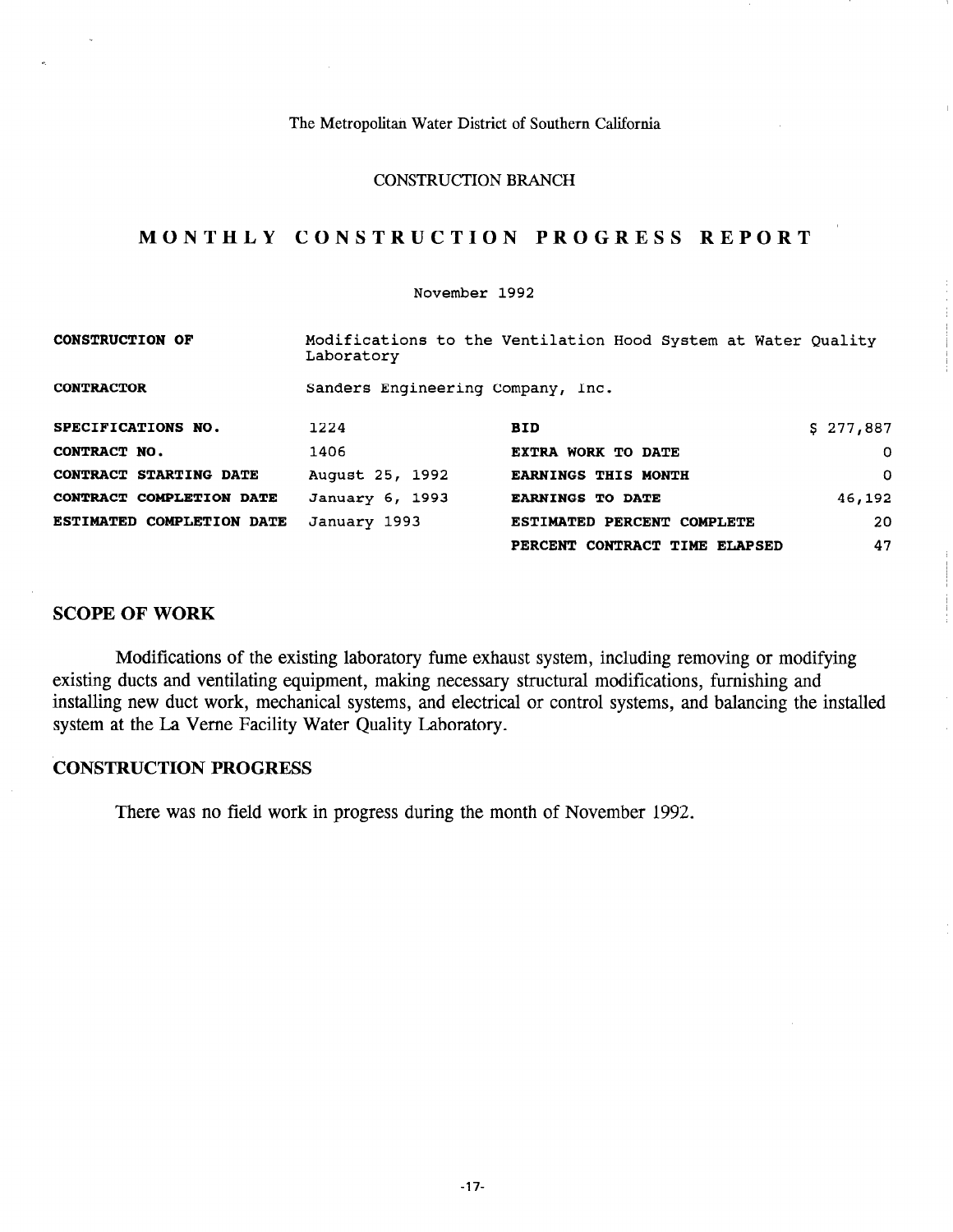### CONSTRUCTION BRANCH

# MONTHLY CONSTRUCTION PROGRESS REPORT

### November 1992

| <b>CONSTRUCTION OF</b>    | Weymouth Filtration Plant    | Replacement Roofing for Softener Building No. 3 |           |
|---------------------------|------------------------------|-------------------------------------------------|-----------|
| <b>CONTRACTOR</b>         | Letner Roofing Company, Inc. |                                                 |           |
| SPECIFICATIONS NO.        | 1249A                        | <b>BID</b>                                      | \$108,245 |
| CONTRACT NO.              | 1407                         | EXTRA WORK TO DATE                              | 0         |
| CONTRACT STARTING DATE    | September 25, 1992           | <b>EARNINGS THIS MONTH</b>                      | 86,596    |
| CONTRACT COMPLETION DATE  | October 22, 1992             | <b>EARNINGS TO DATE</b>                         | 86,596    |
| ESTIMATED COMPLETION DATE | January 1993                 | ESTIMATED PERCENT COMPLETE                      | 80        |
|                           |                              | PERCENT CONTRACT TIME ELAPSED                   | 100       |

## SCOPE OF WORK

 $\mathbf{r}$ 

Remove approximately 22,800 square feet of existing roof to an existing substrate, and replace with a new built-up bituminous roofing system on existing Softener Building No. 3 at Weymouth filtration plant in La Verne, California.

# CONSTRUCTION PROGRESS

The existing roof material was removed and a new four-ply built-up bituminous roofing system was installed except for placement of surface aggregate and installation of required sheet metal flashing.

Contractor personnel, including employees of subcontractors, averaged five persons during the month of November 1992.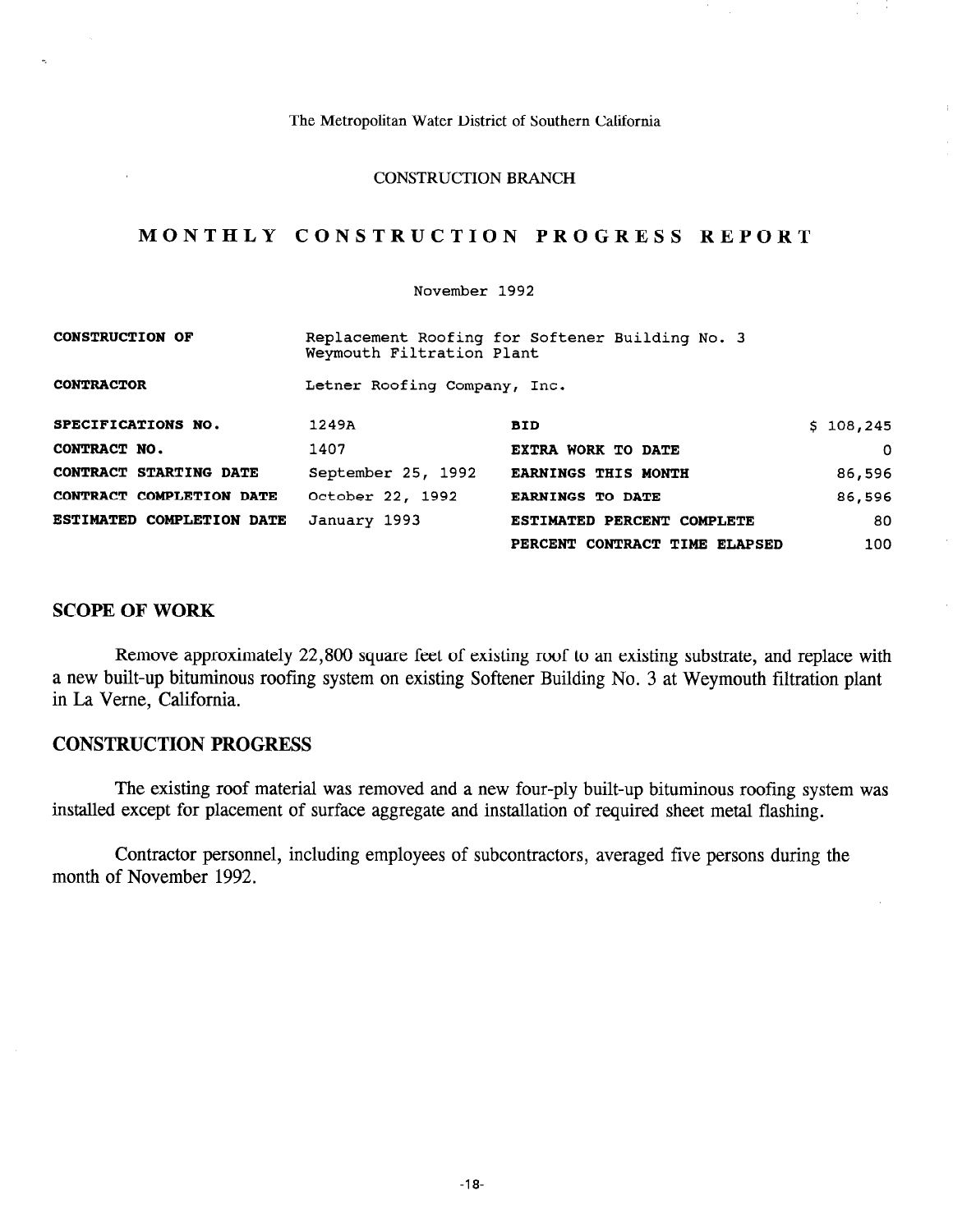#### CONSTRUCTION BRANCH

# MONTHLY CONSTRUCTION PROGRESS REPORT

November 1992

| <b>CONSTRUCTION OF</b>    | Structure                       | Roofing Renovation Work at Carbon Creek Pressure Control |              |
|---------------------------|---------------------------------|----------------------------------------------------------|--------------|
| <b>CONTRACTOR</b>         | Pacific Southwest Roofing, Inc. |                                                          |              |
| SPECIFICATIONS NO.        | 1244                            | <b>BID</b>                                               | \$34,785     |
| CONTRACT NO.              | 1409                            | EXTRA WORK TO DATE                                       | 0            |
| CONTRACT STARTING DATE    | November 12, 1992               | <b>EARNINGS THIS MONTH</b>                               | 0            |
| CONTRACT COMPLETION DATE  | February 9, 1993                | <b>EARNINGS TO DATE</b>                                  | $\Omega$     |
| ESTIMATED COMPLETION DATE | February 1993                   | <b>ESTIMATED PERCENT COMPLETE</b>                        | $\Omega$     |
|                           |                                 | PERCENT CONTRACT TIME ELAPSED                            | $\mathbf{2}$ |

## SCOPE OF WORK

Removal of approximately 6,800 square feet of existing roofing material and replace with new built-up bituminous system for the District's Carbon Creek Pressure Control Structure located at 299 East La Jolla Avenue, in the City of Anaheim, California.

# CONSTRUCTION PROGRESS

The contractor received its Notice to Proceed with all work required under the contract on November 9, 1992.

The contractor has submitted certain shop drawings, catalog data, and specifications for District review and approval.

No field work has been started to date under the contract.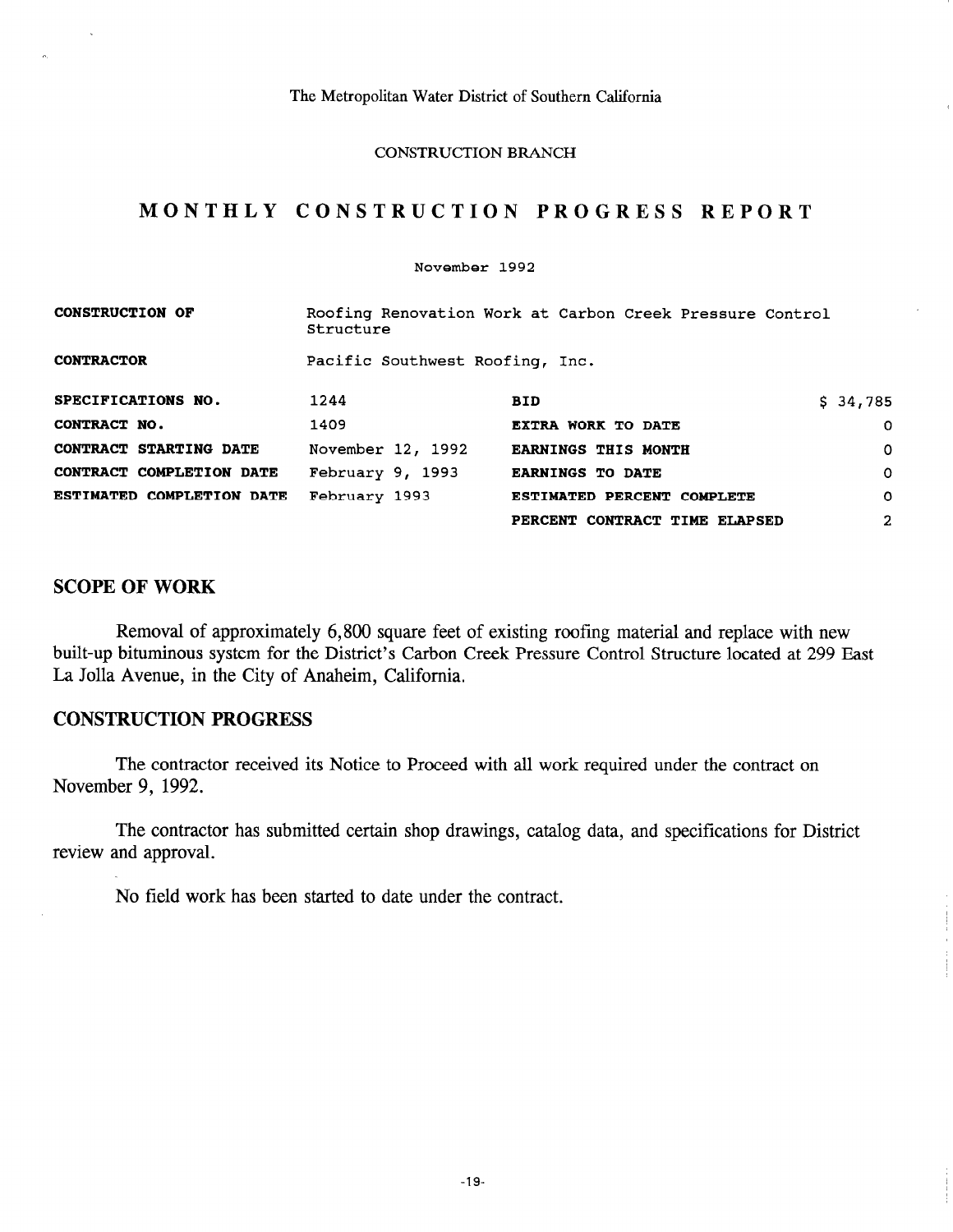## CONSTRUCTION BRANCH

# MONTHLY CONSTRUCTION PROGRESS REPORT

#### November 1992

| <b>CONSTRUCTION OF</b>           |                        | Clearing Native Vegetation in Domenigoni Valley |           |
|----------------------------------|------------------------|-------------------------------------------------|-----------|
| <b>CONTRACTOR</b>                | Kiewit Pacific Company |                                                 |           |
| SPECIFICATIONS NO.               | 1260                   | <b>BID</b>                                      | \$750,000 |
| CONTRACT NO.                     | 1413                   | EXTRA WORK TO DATE                              | O         |
| CONTRACT STARTING DATE           | October 1, 1992        | <b>EARNINGS THIS MONTH</b>                      | 405,625   |
| <b>CONTRACT COMPLETION DATE</b>  | January 31, 1992       | <b>EARNINGS TO DATE</b>                         | 405,625   |
| <b>ESTIMATED COMPLETION DATE</b> | January 1992           | <b>ESTIMATED PERCENT COMPLETE</b>               | 60        |
|                                  |                        | PERCENT CONTRACT TIME ELAPSED                   | 50        |

## SCOPE OF WORK

Removal of above ground natural vegetation from hillside slopes within the boundaries of approximately 1500 acres of the future Domenigoni Reservoir located in Riverside County.

## CONSTRUCTION PROGRESS

Clearing of native vegetation along the southerly slopes of the Domenigoni Valley to the future reservoir high water elevation. The proposed borrow area sites were also cleared during the month.

Excavation of an access road located along the southerly slope of Domenigoni Valley at approximate elevation 1780, above the high water elevation, was in progress.

Clearing operations were in progress throughout the month along the northerly slopes of the valley. Removal of vegetation within the designated Stephen's Kangaroo Rat habitat was also in progress throughout the month.

Contractor personnel, including employees of subcontractors, averaged nine persons during the month of November 1992.